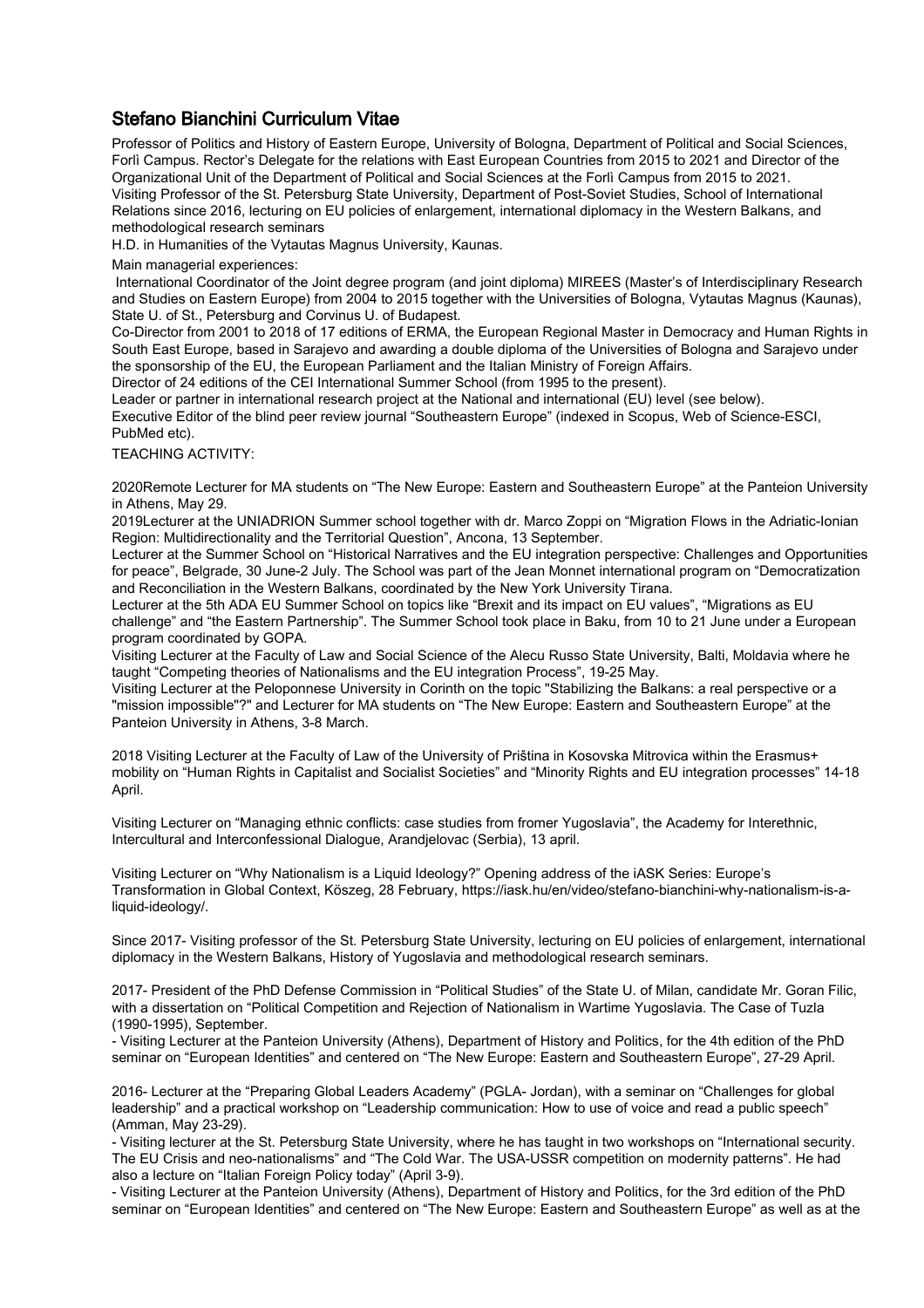Center of Political Analysis of the University of Peloponnese in Athens on "The Balkans: A Powder Keg under the Carpet?", 17 and 18 March.

- Visiting Lecturer at the Budapest Business School - Faculty of Foreign Trade where he took part to the "Italian Day" with a paper on "La politica estera italiana oggi" and a lecture for the Department of International Relations on the topic "The Lessons not Learned from the Yugoslav Dismemberment and the Crisis of the European Union". Previously, he visited the Köszeg Campus of the Pannonia University lecturing on "State Dismemberment and their Implications for Europe". 29 February-3 March.

2015- Visiting Lecturer at the Eastern Summer School of the University of Warsaw on the topic "State Dismemberment and Their Implications for Europe. How Partitions affect the Nature of Democracy", 9 July.

- Visiting Lecturer at the Pantheion University (Atene), Department of History and Politics, for a PhD seminar on "European Identities" and centered on "The New Europe: Eastern and Southeastern Europe", as well as at the University of Peloponnese in Corinth on "State Partitions and the lessons (not) learned from the Yugoslav dismemberment", 27 and 28 March.

2014- Guest Lecturer at the Drexel University, Philadelphia (November)

- Visiting Lecturer at the Pannonia University and ISES-Institute for Social and European Studies di Köszeg (Ungheria) during the Summer University "Navigating Europe's Future: a New Odissey" (June/July) and for a set of doctoral and postdoc seminars (October/December) in the framework of fellowships co-sponsored by the Euyropean Commission and the European Structural Funds.

- Visiting Lecturer at the Kazan Federal University both in Kazan and Nabereznyje Chelny. Lectures were addressed to BA students and one seminar to professors and lecturers (May-June).

- Visiting Lecturer at the Panteion University (Athens) for a PhD seminar on "European Identities", co-sponsored by the Friedrich Ebert Stiftung, and centered on "The new Europe: Eastern and Southeastern Europe" (March).

- Visiting Lecturer at the Kavkaz University, Baku State University e Economic University of Baku (February).

2013- Visiting Lecturer at the State University of Buenos Aires, Faculty of Social Sciences; at the Harvard University, Center for European Studies; at the Juniata College, Huntingdon PA, the Baker Institute for Peace and Conflict Studies, November.

- Second Reader of a PhD "Diversity Management and Governance" Defense Commission at the University of Graz, Faculty of Law, November

- Guest lecturer at the ISES-Summer University in Köszeg on "Sovereignty and EU Enlargement: Central European Alternatives", June

- President of a PhD "Diversity Management and Governance" Defense Commission at the University of Bologna, School of Political Science, June.

- Round table Participant at the Faculties of Political Sciences of Zagreb and Belgrade on "The Choice. Human Rights, Diversities and the Legacy of the Yugoslav Secession Wars", May.

2012-Visiting lecturer at the Universities of Belgrade and Sehir (Istanbul) on "Europe between Integration and Dismemberment: Post-Cold War Challenges" (December)

-Supervisor and Member of the PhD Defense commissions at the Vytautas Magnus University di Kaunas, PhD candidate Leonas Tolvaišis (on Ethnic Minority Policy making by Political parties, 1991-2011: a Comparative Case study of Serbia's Hungarians and Estonia's Russians and at the University of Bologna, candidate Francesco Saverio Massari (on La Comunità energetica nel Sud-Est Europa quale fattore di stabilità nell'area balcanica). Opponent and member of the PhD Defense Commission at the University of Valencia, candidate Javier Jordá Garcia (tesi su La disputa en torno al estatus final Kosovo)

2011-Guest lecturer at the Johns Hopkins Bologna Center on The Resurgence of Nationalism in Times of Crisis. The Yugoslav Collapse, the EU's Uncertain Future and the Prospect of Reconciliation in the Balkans, November. -Visiting lecturer at the NTNU (Norwegian University of Science and Technology), Trondheim on "Macedonia and the European Union", October; as well as at the University of Graz, School of Law, for a Summer School on Diversity Management, LLP program, July.

-President of a PhD Defense Commission at the Venice University Ca' Foscari, Department of Humanities, May. -Guest lecturer at the Johns Hopkins Bologna Center on The Break-Up of Yugoslavia and the War in Bosnia-Herzegovina, March.

-Visiting lecturer at the ISES, the Institute for Social and European Studies of the Corvinus University at Köszeg (Hungary), on The Geopolitics of Self Determination from Lenin to the EU integration processes, February.

2010-Visiting lecturer at the Vytautas Magnus University in Kaunas (May).

2009-2010–Coordinator of the international project "You Share. Youth sharing remembrance of Stalinism and its victims", sponsored by the Europe for Citizens's Program, Action 4 together with the Universities of Zagreb, Rijeka, Ljubljana and Vytautas Magnus at Kaunas.

2009-2013–Italian Coordinator of the international PhD "Diversity Management and Governance", awarding a joint diploma with the Universities of Graz, Koper and New Bulgarian University in Sofia within the activities promoted by the Dipartimento di Politica, Istituzioni, Storia, Univ. of Bologna.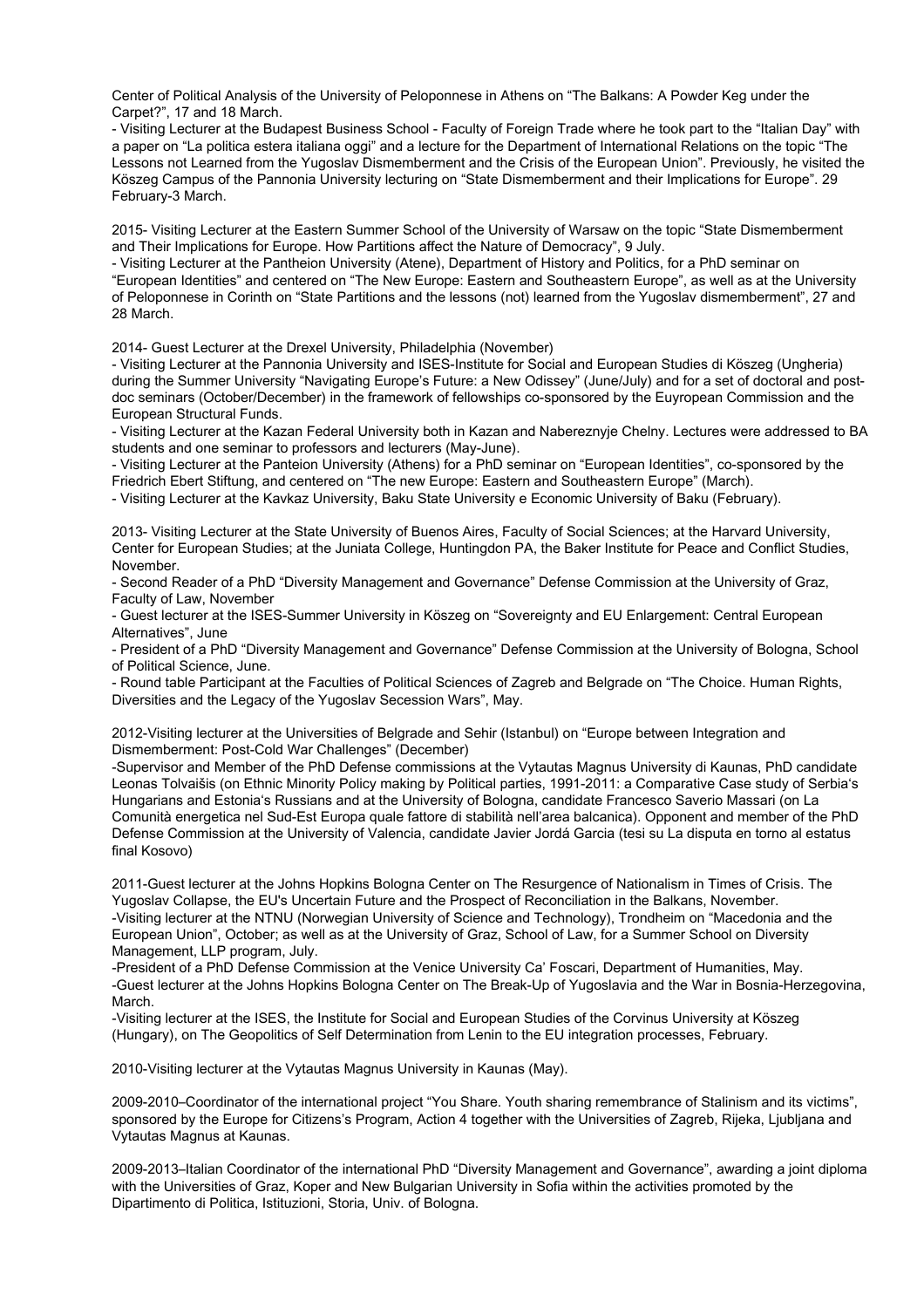– Guest Lecturer at the Warsaw University/Main Auditorium of the Old Library on "1989-2009: Peace and War between Integration and Self-Determination. An Unconventional assessment of Post-Socialist Transition" for the participants to the 6th Warsaw East European Conference 2009 devoted to "1919-1939-1989-2009: East-Central Europe, Independence, Totalitarian regimes, Independence", July 18th.

– Coordinator of the academic team of the University of Bologna committed to plan the didactic activity of four MA (joint diplomas) in South East Europe within the 3-years project JOIN-SEE (Example of Excellence of Joint Degree Programmes in South East Europe), coordinated by the University of Graz. The project involves 23 European partners, and it is sponsored by the EU programme TEMPUS IV.

from 2008 to 2015– Director of the International MA Faculty Board on Interdisciplinary Research and Studies on Eastern Europe (MIREES) at the School of Political Science "R.Ruffilli" of the University of Bologna (joint diploma with the Vytautas Magnus University of Kaunas, Corvinus U. of Budapest and St. Petersburg State University)

2008– Guest Lecturer on Nationalism, Self-determination, and EU Enlargement Eastwards at the 2nd Summer School of the University of Ljubljana devoted to «Managing Diversity» and sponsored by the Socrates Program/Erasmus Intensive Program of the European commission.

– Guest Lecturer at ISES, the Institute for Social and European Studies of the Corvinus University in Köszeg on the subject: "The Geopolitics of Self-Determination from Lenin to Dayton.

– PhD supervisor for the Vytautas Magnus University at Kaunas.

2007– Member of PhD commissions either at the European University Institute, Florence or at the PhD School Fakulteit Sociale Wetenschappen of the Catholic University of Leuven.

– Director of a PhD Seminar on EU-Russian relations within a Jean Monnet action together with the Universities of Leuven and Turku.

– Guest Lecturer on Nationalism, Self-determination, and EU Enlargement Eastwards at the 1st Summer School of the Vytautas Magnus University at Kaunas devoted to «Managing Diversity» and sponsored by the Socrates Program/Erasmus Intensive Program of the European commission.

2006– Guest Lecturer at the XI Savaria Summer University, Köszeg (Hungary) on the relations between EU and "its others": the Balkans and Turkey.

– Full Professor of Politics and History of Eastern Europe, University of Bologna, School of Political Science, Forlì Campus.

2005– Guest Lecturer at the John Jay College of Criminal Justice (City University New York), Program in International Relations.

– Coordinator of a training project in cultural tourism in the light of the creation of a Balkan intercultural Museum in Plovdiv (Bulgaria). The project is sponsored by the Italian Ministry of Foreign Affaire, under the Law 212/92 and lasts 18 months. – Member of a PhD commission at the European University Institute, Florence.

2004– Guest Lecturer at Harvard University, John Kennedy School of Government.

– Lecturer at the Tallinn International Summer School in Social, Political and Cultural Studies, sponsored by the Estonian Institute for Humanities e the Pedagogical University of Tallinn, 26-31 August.

2004-2008– Director and lecturer at the two-years Interdisciplinary Master's Program in East European Studies (MIREES) of the University of Bologna. The MA program is structured in 34 subjects (6 languages of Eastern Europe in offer) and relies on a network of 30 European Universities offering the courses of the second year. The international dimension of this program is granted by the joint diploma signed together with the University of Bologna by the following institutions: Vytautas Magnus University at Kaunas, University of Ljubljana and Corvinus University of Budapest (Hungary). The first and the third generations of the program (2004-2006 and 2006-2008) have been awarded by the Italian Ministry of University with a generous grant within the program for the internationalization of the Universities.

Since 2003– Lecturer, supervisor and Member of the Scientific Board of the PhD Program in "International Co-operation and Sustainable Development" - curriculum in international politics, University of Bologna.

- Academic Coordinator of the first Module of the Winter school promoted by the University Network Coimbra Group «Regional Cooperation and European Integration». The module is devoted to Partitions and Dialogue. University of Split, February.

2003-2004– Supervisor at the PhD Program in History at the University of S. Marino.

– Academic Coordinator of the training project «Integracija», for assistant professors of the Kaliningrad State University and young officials of the public administrations of the Kaliningrad Municipality and Region, under the support of the Italian Ministry of Foreign affairs, Law 212/92.

2003- Guest Lecturer at the Université de Montréal

- Lecturer at the Training Corse for Experts in Development, Programming and Management of Cultural Tourism in the Adriatic-Ionian Region, Uniadrion, 1-12 September.

- Lecturer at the 2nd Utrecht Network International Summer School, Bologna, 1-12 September.

- Guest Lecturer at the European University Institute, Fiesole.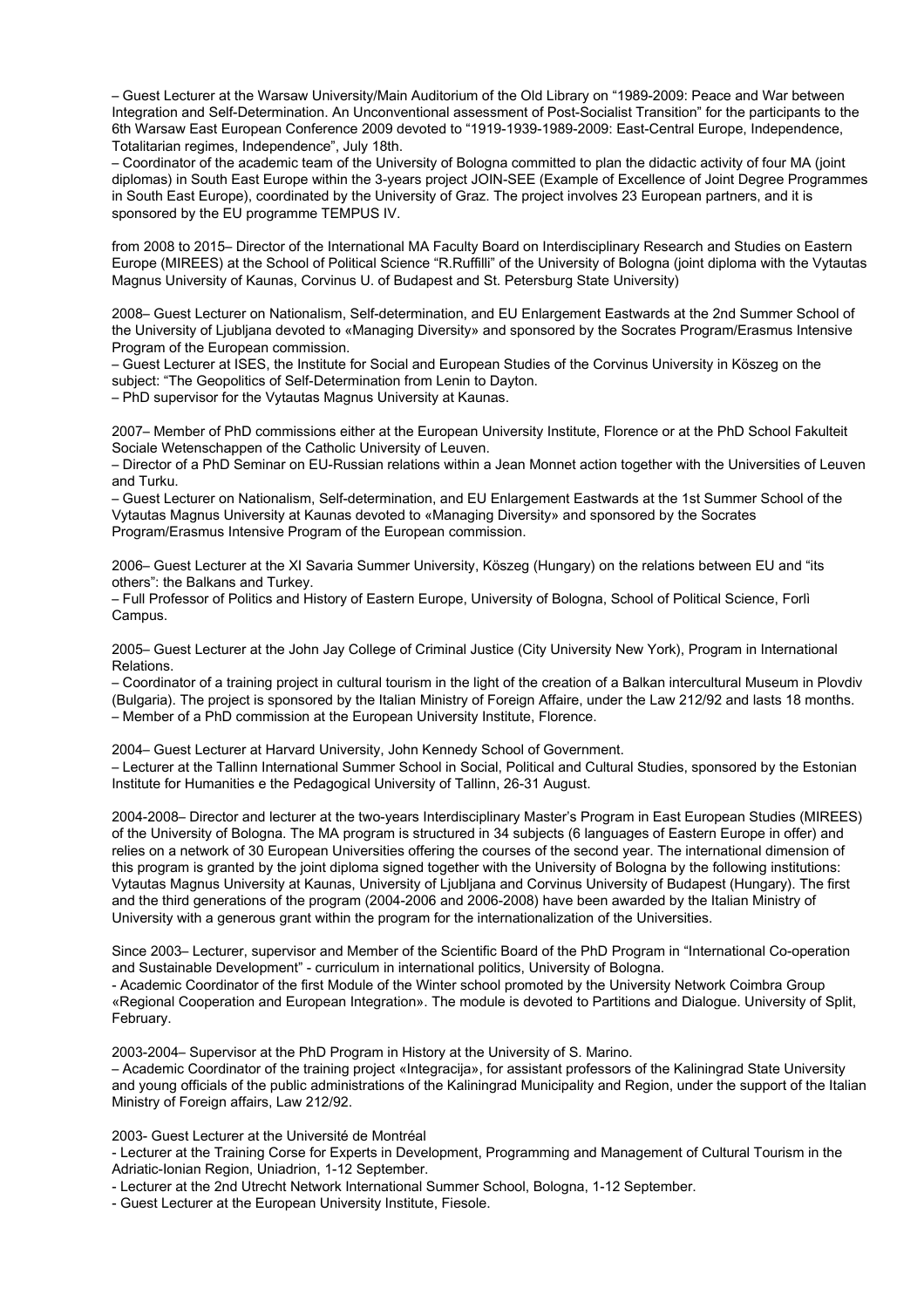2002- Guest Lecturer at Yale University.

- Lecturer at the 1st Utrecht Network International Summer School, Bologna, 7-20 July.

2002-2005- Scientific Italian coordinator, as a partner, of a Tempus project on «Institutional Development in the Field of Tourism and Culture in Bosnia-Herzegovina» led by the University of North London, with the Universities of Sarajevo and Banja Luka and the Ministries of Tourism and the Chamber of Commerce of BiH. Similarly, for a Tacis project on «Social Work: Better Government» led by the London School of Economics with the University of Muenster and the Novosibirsk State Technical University.

2002-2004- Scientific coordinator and contractor of a Regional Tempus project on distance learning for the European Judge in Croatia, Serbia and Montenegro.

2001-2003- Scientific Director and lecturer for two editions of the Master in Governance and politics of the European Integration for East, Central and Balkan Europe, promoted by the University of Bologna and sponsored by the Italian Ministry of Foreign Affairs.

- Scientific coordinator and contractor of a Regional Tempus project on distance learning for the European Judge in Macedonia, Albania and Bosnia-Herzegovina.

2001– Associate Professor of History and Politics of Eastern Europe, University of Bologna, School of Political Science, Forlì Campus.

- Guest Lecturer at the Drexel University in Philadelphia, Université Paris 8, Johns' Hopkins University-Bologna Center, University of Sarajevo and the College of Management and Business Studies of Budapest during the year.

Since 2000- Scientific co-Director (along with professor Zdravko Grebo, University of Sarajevo) of the «European Regional Master in Democracy and Human Rights» to be held in 2001 in Sarajevo and Bologna, with 9 University partners and the support of the European Commission and the Italian Ministry of Foreign Affairs.

- Professor in charge for Socrates Mobility at the School of Political Science, University of Bologna, Forlì campus, with the Universities of Warsaw, Bucharest, Banska Bystrica, New Bulgarian University in Sofia, High School for Administration and Politics in Bucharest and the College of Management and Business Studies of Budapest.

2000- Guest-Lecturer in Sarajevo, Banja Luka and Zagreb on nationalism and European integration processes in the framework of Tempus-Master projects and under request of the Croatian Ministry for European Integration.

1999- Scientific Director and Lecturer at the «Training Course for Diplomats of CEI countries» in cooperation with The Diplomatic Institute, the Italian Ministry of Foreign Affairs and the European Commission, Cervia.

Since 1998-- Scientific Italian coordinator (as a partner of the University of Sussex, Sarajevo, Tuzla, Banja Luka and Mostar) of a Tempus-Phare Project for Bosnia-Erzegovina for setting up a master degree on European Studies and undergraduate courses on Management.

- Scientific Italian coordinator (as a partner of the University of Bucharest, Salamanca, Sorbonne) of a Tempus-Phare Project for Romania on setting up an Education Center for teachers of High Schools at the Department of Philosophy of the University of Bucharest.

1998Guest-Lecturer at the Sussex European Institute, Brighton.

1995-Scientific Director of the Advanced International Summer School on «Post Communist Transition and European Integration Processes», University of Bologna, Italy, with the support of the European Union and the Italian Department of Foreign Affairs.

Scientific Italian coordinator (as a partner of the University of Amsterdam, the University La Sorbonne, Paris and the University of Sofia) of a Tempus-Phare Project for Bulgaria on Interethnic Relations «Bulgamin».

Guest-lecturer at the University of Pittsburgh, PE-USA, Dept. of Anthropology.

1994Member of the Scientific Board (program of History and Institutions) of the «Project for Albania. Training for Managers», organized by the Italian Department for Foreign Affairs and the University of Bologna.

1992-1996Professor and member of the Board of the Summer School of Interconfessional Dialogue and Understanding of The Hague and Subotica.

1991-Professor of East European History and Institutions at the School of Political Science, University of Bologna, program of International Relations in Forlì.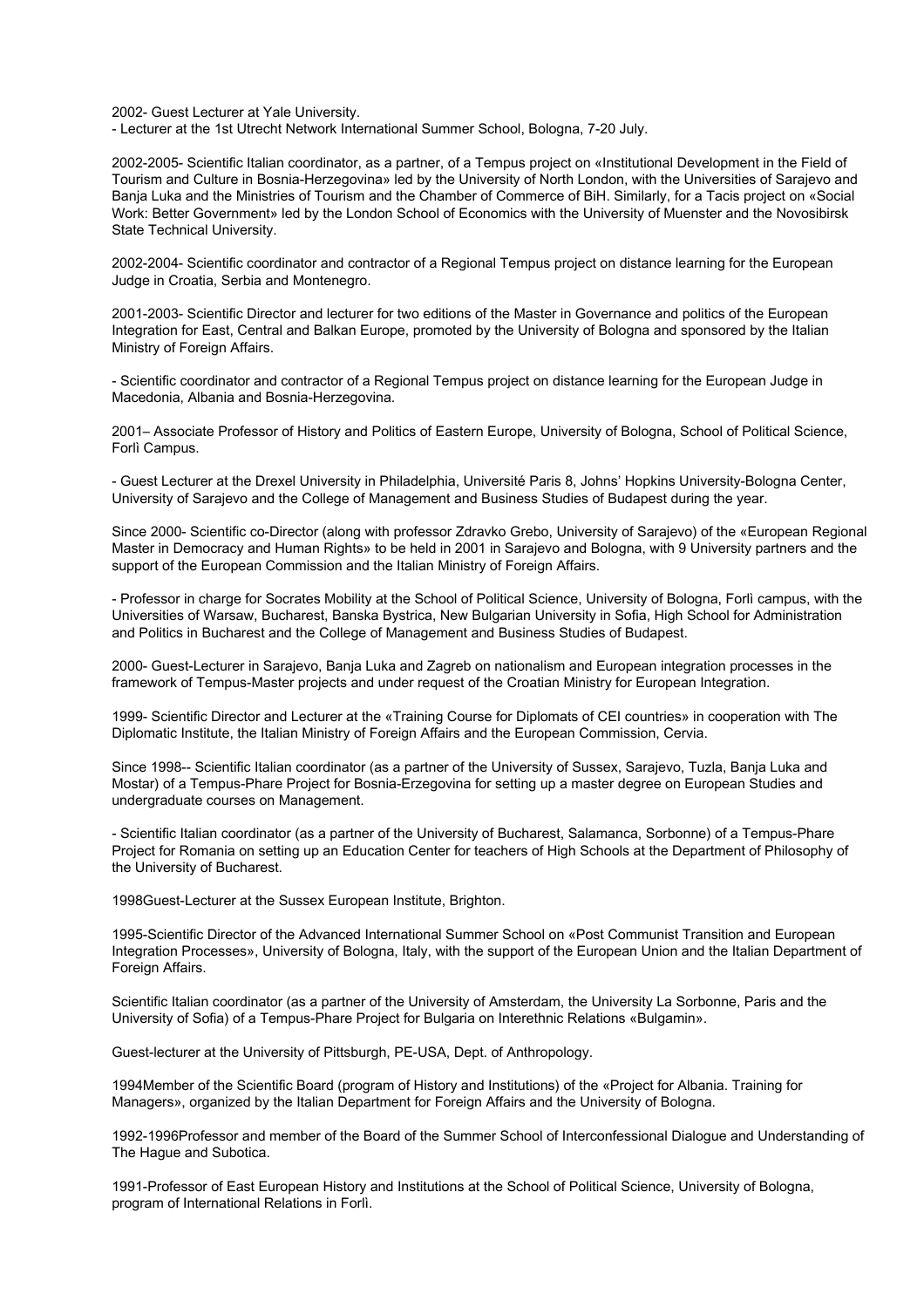Professor of Theory of the Political Development (East European Area) at the «Advanced Course in International Cooperation and Intervention Policies in Developing Countries» of the University of Bologna.

1987-1991Professor of East European History and Institutions at the School of Political Science of the L.U.I.S.S. (Free International University of Social Science) of Rome.

1985-1991Research fellow of Modern and Contemporary History at the School of Foreign Languages and Literatures of the University of Bergamo.

1980-1989 Assistant at the chairs of Modern History and History of Eastern Europe at the School of Philosophy and Literature of the University of Milan.

MAIN RESEARCH INTERESTS:

State Partitions. Russian foreign policy. Modernization and Backwardness in Eastern Europe. Politics and Political Culture in the Balkans Human Rights and Diversity management in SEE Ethnic and minorities problems of the South-Eastern Europe. Adriatic-Ionian Macroregion and Migration flows. History of the Balkans during the 20th Century. Yugoslav history.

International and regional relationships with particular attention to the Italian-Balkans relations since the Balkans wars.

## RESEARCH AND SCIENTIFIC ACTIVITY

2021-2023National coordinator of the international project "REINSER-Refugees' Economic Integration through Social Entrepreneurship" in the frame of the INTERREG V-B Adriatic-Ionian ADRION Programme 2014-2020 Third Call for Proposal - Priority Axis 1. The central coordinator is the Znanstveno-raziskovalno središče Koper.

2020-2023National coordinator of the international project "GlocalEAST- Developing a new curriculum in Global Migration, Diaspora and Border Studies in East-Central Europe" within the framework of the Erasmus+ program, Key action 2: Strategic partnerships. Central Coordinator is the Comenius University in Bratislava

2020-2022National coordinator of the international project "Remember Nansen- migration, refugees and humanitarian aid" in the frame of the Europe for Citizens Program, Strand 1: European Remembrance, Measures Civil Society Projects (CIV), central coordinator the University of Tallinn.

2020-2022Member of the Scientific Council for the celebration of the centennial of the Treaty of Rapallo and the establishment of the Archival Portal, Trieste, Union of Istrians.

2019-2021National Coordinator of the international project BORD(EU)RS. 'New European Borderlands', Jean Monnet Networks, central coordinator Central European University.

2018 Member of the Organizing Committee of the International Conference on "The Tito-Stalin Split 70 years After", Zagreb-Goli Otok, 28-30 June.

2017-2018 Central Coordinator of one year international policy targeted analysis on "Territorial and Urban Potentials Connected to Migration and Refugee Flows" in the Adriatic-Ionian area and the Danubian basin, as a service provider, for the EU program Espon. The partnership includes the U. of Bologna, IECOB, the Central European Initiative, the U. of Thessaly and the European U. of Tirana.

2016 Member of the Advisory Boards of the Institute of Advanced Studies (iASK) e the Center on Critical Thinking in Köszeg, Hungary.

2015-2018 Central Coordinator of the International research project "Russia and China in the Global World. State and Societies between Domestic Dynamics and International Projections" sponsored by the Department of Political and Social Sciences-Unit of the Forlì Campus with the support of the Carisfo Foundation.

2015 Senior Fellow at Pannonia University and ISES in Köszeg for a research project on "State Partitions and Nation-State Fusion. The Transformative Dynamics of Dismemberments in the Broader European Context and How the nature of democracy is Affected" within the framework of the "New Central Europe II. Research Scholarship Program" sponsored by the European Union and Hungary and co-financed by the European Structural Funds.

2014Senior Research Fellow at Pannonia University and ISES in Köszeg for a research project on "State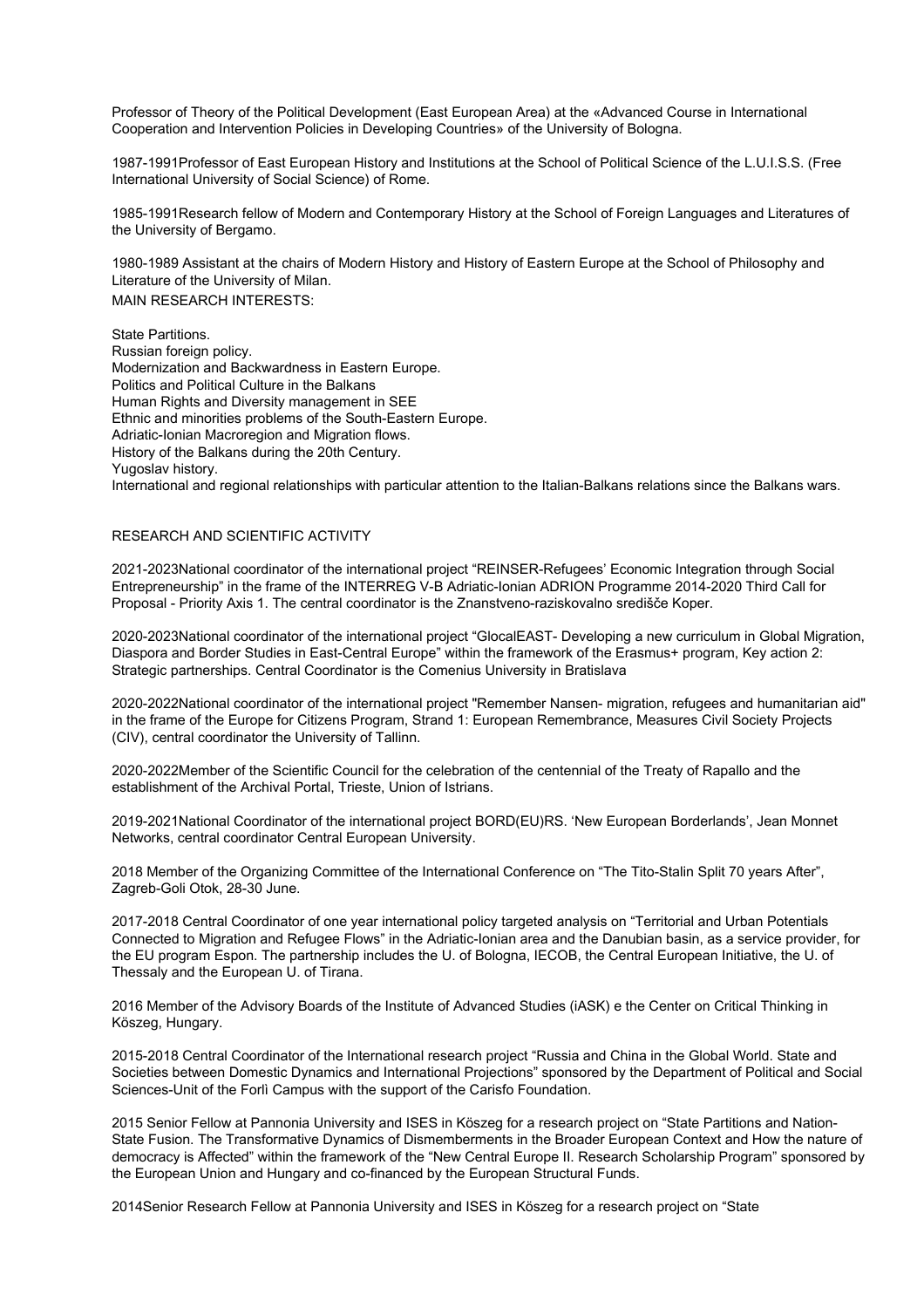Dismemberments and their Implications to Europe. How Partitions Affect the Nature of Democracy", within the framework of the "New Central Europe Distinguished Senior Research Fellowship, a National Excellence Program" subsidized by the European Union and Hungary and co-financed by the European Structural Funds.

Since 2012Member of the Research Network on Comparative Partitions Studies coordinated by the Universities of Cardiff and St. Andrews, since 2013 and sponsored by the Arts and Humanities Research Council (AHRC) of Great Britain.

Member of the International Board of the "Socialnjnye Javlenija" of the State University of Samara.

Since 2011Member of the International Board of the "Warsaw East European Review".

2011Vice Chairman of the Scientific Board of the International Scientific Conference "Regional Cooperation in Europe: Opportunity for the Balkans", held in Dubrovnik under the initiative of the Academies of Science of Croatia and Bosnia-Herzegovina.

2010-2012National Coordinator of a two-years research national project PRIN on «Self-Determination and Sovereignty. The historical itinerary of Eastern Europe: legacies of the past, socialist federations, State dissolution and external role of the EU» together with the Universities of Bologna, Siena, Pescara and Rome "La Sapienza".

2010-2012President of the Centro per l'Europa Centro-Orientale e Balcanica.

Director of a one-year international research project for the Military Center in Rome CeMISS on «The Global Economic Crisis and the Balkan Stability. Economics, Politics and Reforms: is there an impact on the Regional Security?»

2009Director of a one-year national research project: «The Italian aid in the Balkans. Peace building, inter-ethnic dialogue and the support to the stabilization of the Western Balkans. Case Study: the activities promoted by the General Directorate for Europe» for the Italian Ministry of Foreign Affairs.

Since 2009Member of the Comité Scientifique du Reseau de Recherche en Sciences humaines et sociales « TERRA » (Travaux, Etudes, Recherches sur les Réfugiés et l'Asile) at the web page: http://www.reseau-terra.eu.

Member of the Editorial Board of SEELPE, the on-line "Journal of South East European Law, Politics and Economics", sponsored by the Graz University (http://www.uni-graz.at/ofre2www/content-18.ofre2www-newpage).

Member of the Advisory Board of the Journal "Gradja i prilozi za povijest Dalmacije", Split.

Since 2008Executive Editor of «Southeastern Europe», the peer-reviewed Journal of the «Europe and the Balkans International Network», Brill publ., Leiden (Code E157642, Issn no. 0094-4467). The Journal is indexed, among others, in Scopus, Web of sciences ESCI, and recorded in the Class A of the list of Journals in Political Sciences in Italy.

2008Director of a one-year International research project «Ethnopolitics and energy issues: Russia, the Kosovo status and their implications for the Adriatic-Caspian corridor» for the Italian Military Centre of Strategic Studies and the Italian Ministry of Foreign Affairs.

Coordinator of a think-tank of the "Europe and the Balkans International Network" issuing a Policy paper with Recommendations on: Kosovo's Status and its Regional Implications, Podgorica-Forlì, for the Italian Ministry of Foreign Affairs and the European Commission.

Academic in charge for the bilateral agreement between the University of Bologna and the "E. Kant" Russian State University of Kaliningrad.

Member of the Focal Points on "Minorities" and "Human Resource Development" of the Central European Initiative by appointment of the Italian Ministry of Foreign Affairs.

2008-2014Member of the International Advisory Board of the Corvinus University of Budapest with the task of contributing the improvement of the internationalization process of this University.

2007Associate Editor of «Southeastern Europe», the Journal of the «Europe and the Balkans International Network», Charles Schlacks jr. publ., Idyllwild, California.

Member of the international jury for assisting the promotion process of a scholar to full professorship in Political Science of Eastern Europe, Drexel University, Philadelphia.

Member of the Editorial and Advisory Board of the series of books on Baltic Studies «On the Boundaries of two Worlds: Identity, Freedom, and Moral Imaginations in the Baltics», Rodopi publ., Amsterdam-New York.

Director of a one-year International research project on «The Northern Adriatic Region: the Corridor no. 5 and the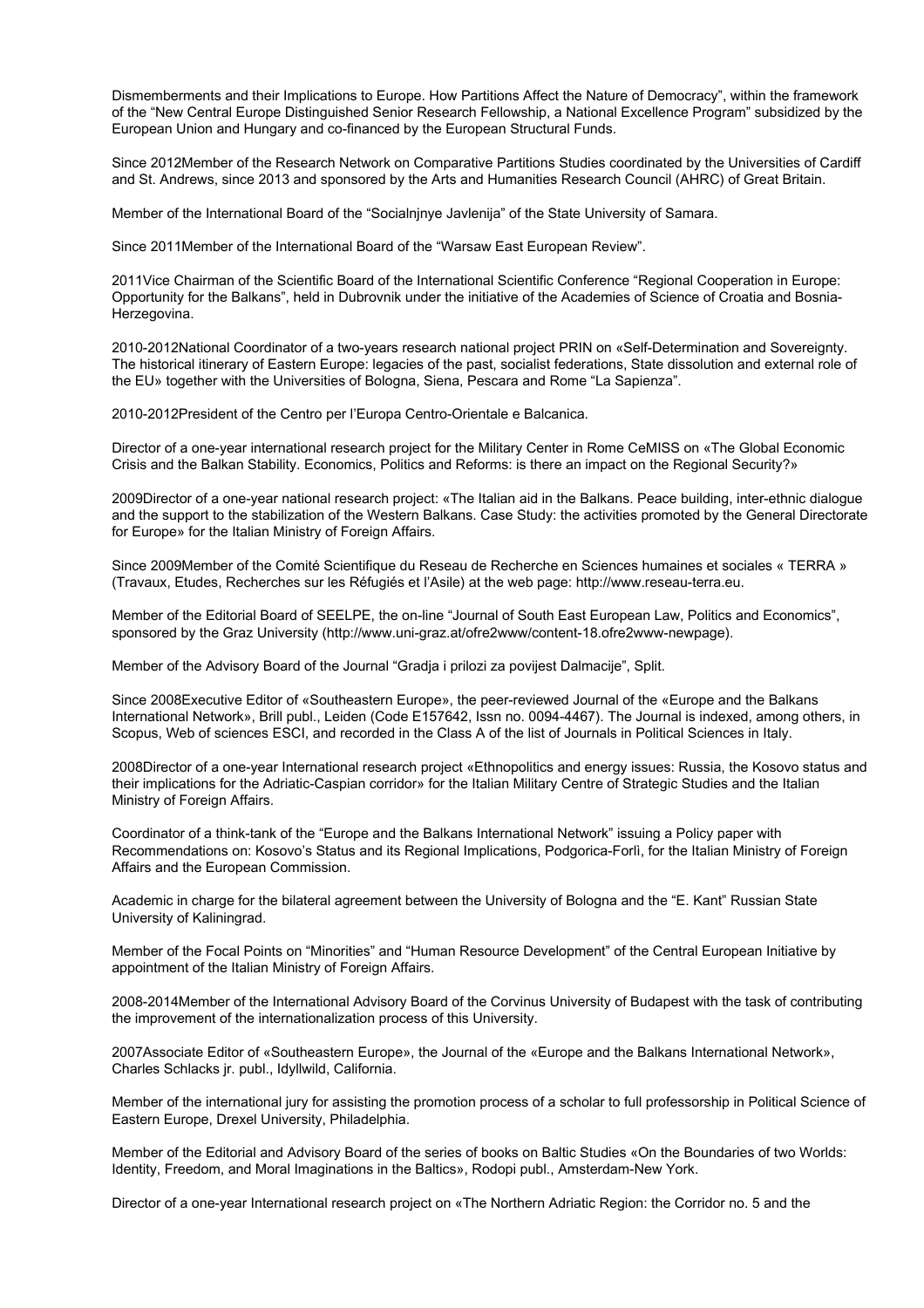challenges for development» for the Italian Ministry of Foreign Affairs.

2006-2008Academic External Expert of the International Research Project MIRICO – Human and Minority Rights in the Life-Cycle of Ethnic Conflicts, sponsored by the European Commission within the 6th Framework Program-Priority 7. The project (duration: 30 months) is coordinated by Eurac (European Academy) in Bolzano/Bozen, with the cooperation of the Universities of Graz, Köln, Frankfurt, Bath, LSE, Sarajevo, BHRC Beograd, IES Ljubljana, and the Human Rights Center of Prishtina.

Since 2006Member (appointed by the Rector) of the Commission of Geographic Areas of the Board for Foreign Relations of the University of Bologna with the responsibility over Central Europe and the Balkans.

Member of the Editorial Advisory Board of the Series of books «South Asian Peace Studies», SAGE Publications, New Delhi-Thousand Oaks-London.

2006Member of the Scientific Committee of the conference and publication "Language, Diversity, and Integration in the Enlarged Europe. Challenges and Opportunities", Vytautas Magnus Univ., Kaunas.

2004-2007Vice-president of the Association for Studies of Nationalities (located at the Harriman Institute, Columbia University, New York) for the period 2004-2007.

Member of the International Executive Committee, Forum for Democratic Alternatives, Sarajevo-Geneva-Brussels.

2003-2004Director of an International Research Team on «Borders' fragility and migrations within and from the Balkans», as a partner of a 2-years project on «Functional Borders and Sustainable Security: Integrating the Balkans in the European Union» led by Heliamep (Athens) within the 5th Framework Program of the European Commission.

Since 2003-Member of the Scientific Committee of the Centre for European Refugees, Migration and Ethnic Studies (CERMES) at the Department of Political Sciences, New Bulgarian University, Sofia.

2002-2007Member of the Executive Board of the Interuniversity Center in Dubrovnik.

2002-2005Coordinator of a national research team on «Voices of the Mediterranean: The Twin Cities of Ancona and Split» as a partner of the international project on «Oral history and cultural practice in historic Mediterranean cities» supported by the European Commission within the frameowrk of the Euromed Heritage program (contract: London Metropolitan University).

Since 2002Consultant of the UN International Tribunal against War crimes in former Yugoslavia, The Hague

2001Fellow of the Columbia University Institute for Scholars at Reid Hall and Maison des Science de l'Homme in Paris, Fall Semester, for an international collective research project on «Partitions and Dialogue».

2000-2001Director of an international research team on the sources of destabilization and stabilization from the Adriatic to the Caspian Sea for the Italian Center of Strategic Studies.

Member of the Scientific Board of the conference «Culture as a Bridge. The interuniversity cooperation in the Adriatic and Ionian Basin», held in Ravenna in December, 15th-16th under the aegis of the Adriatic-Ionian Initiative of the Italian Government.

1999-2000Scientific Coordinator of a 2-years international research and educational project on the countries of CEI and 10 years of post-Communist transition, with the support of the Italian Ministery of Foreign Affairs (212 Act).

Consultant of the World Bank for projects of social assessment in the Balkans.

Since 1999Member of the International Academic Board of the «Journal of Southern Europe and the Balkans», Carfax, London, 2 issues per year.

1998-1999Director of a research team for writing Handbooks for the Italian Army on Balkan countries (Bosnia, Albania, Macedonia and FRY).

1998Official Representative of the Rector of the University of Bologna at the Task force meeting of the European Conference of Rectors (CRE) for helping Bosnian Universities (Sarajevo, June 24-26) and at the meeting of the International Scientific Board of the Inter-University Center in Dubrovnik (October, 9).

1997-1998Expert Witness for the UN International Tribunal against War crimes in former Yugoslavia since 1991, The Hague.

1997Adviser of the European Conference of Rectors (CRE) for the relations with Croatian Universities and teachers on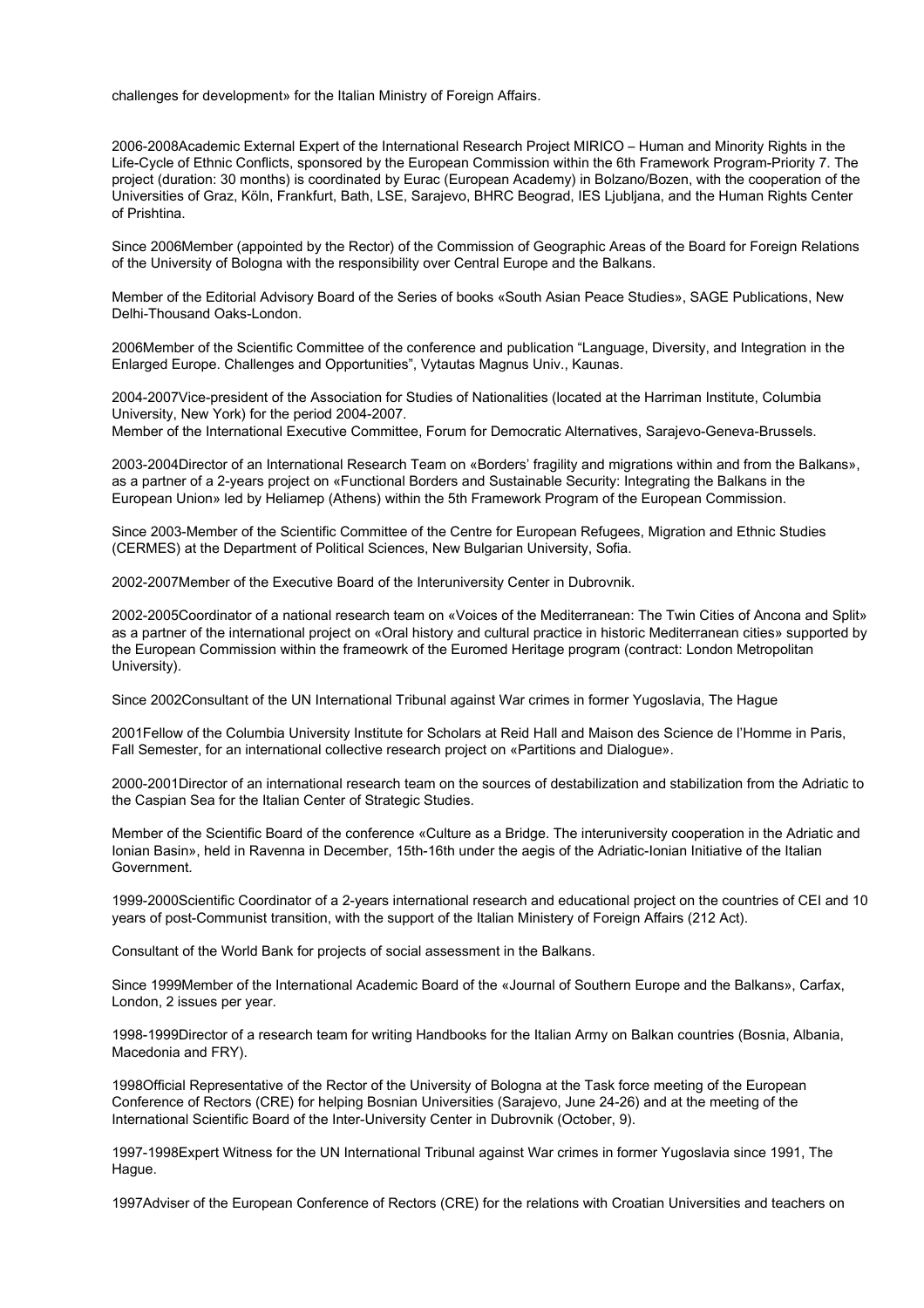Autonomy of Universities.

1996-Director of the Center for East-Central European and Balkan Studies of the University of Bologna.

Member of the Editorial Board of the Quarterly «Nationalities Papers», of the Association for the Studies of Nationalities, Carfax publications, London.

Member of the Scientific Committee of the International Conference «East-West Agro-Food Systems toward the Third Millenium», Italian Ministry of Foreign affairs and University of Bologna (December 1995-May 1996).

1995-Editor-in-Chief of the Series on the Balkans and East-Central Europe of the International Network «Europe and the Balkans», Longo publ. house, Ravenna.

1994-OSCE Expert on national minorities at the Office for Democratic Institutions and Human Right (ODIHR) in Warsaw for the Italian Department of Foreign Affairs.

1993-Central Coordinator of the «Europe and the Balkans International Network» (a network of more than 100 scholars from 25 countries of Europe, Russia and United States supported by the European Union).

1993-1996Central Coordinator of a 3-years research project promoted by the network and supported by the European Community («Human Capital and Mobility Program» contract no.CHR XCT 930300) on «The images of Europe and the Balkans».

1992-Member of the Editorial board of the Italian review of Geopolitics «Limes. Rivista italiana di Geopolitica».

1990-Collaborator of the Institute of International Affairs (IAI) of Rome as a specialist of Balkan history.

Scientific director of the Valdo Magnani Archives (integrated with other original documents on the attempt to create an Italian socialist and anti-Stalinist movement in the 50's) at the Institute Gramsci Emilia-Romagna.

1983-1991Secretary of the Center for Studies on Eastern Europe-CIRSS of Milan.

1983-1988Member of the Direction Board and, later, of the Scientific Committee of the Center for Studies on Socialist Countries of the Gramsci Foundation in Rome.

1983-1990Member of the secretariat of the International Commission of History of International Relations of the International Committee of Historical Sciences (ICHS) and of the secretariat of the Center for Foreign Politics and Public Opinion of the University of Milan.

1982-1991Member of the editorial board of the international review «Storia della Storiografia-Histoire de l'Historiographie-History of Historiography-Geschichte der Geschichtsschreibung», of the International Commission of History of Historiography of the ICHS.

BOOKS AND OTHER PUBLICATIONS.Books:Liquid Nationalism and State Partitions in Europe, Edward Elgar, Cheltenham UK- Northampton, MA, USA, 2017.Eastern Europe and the Challenges of Modernity 1800-2000, Routledge, Abingdon-New York, 2015, English translation of the Italian book: Le sfide della modernità. Idee, politiche e percorsi dell'Europa orientale nel XIX e XX secolo, Rubbettino, Soveria Mannelli, 2009.Partitions. Reshaping States and Minds (written with Sanjay Chaturvedy, Rada Ivekovic and Ranabir Samaddar), Frank Cass, London, 2005 (Indian Reprint: 2007, Paperback edition: Routledge, Abingdon-New York, 2015).Sarajevo, le radici dell'odio. Identità e destino dei popoli balcanici, Edizioni Associate, Roma, 2003, 3rd edition (1993 1st, 1996 2nd edition).La question yougoslave, Castermann, Paris, 1996; In Italian La questione jugoslava, 3 editions in 1996, 1999, and 2003; In Romanian: Problema iugoslava, Editura Bic All, Bucuresti, 2003.6 aprile 1941. L'attacco italiano alla Jugoslavia (written with F. Privitera) Marzorati, Milano,1993;Tito, Stalin e i contadini, Unicopli, Milano, 1988;La diversità socialista in Jugoslavia, EST, Trieste, 1984;Nazionalismo croato e autogestione, La Pietra, Milano, 1983;Edited Books: The Challenges of Democratization and Reconciliation in the Post-Yugoslav Space(co-edited with Eltion Meka), Nomos, Baden Baden, 2020, ISBN 978-3-8487- 6904-9 (Print); 978-3-7489-2151-6 (ePDF). Rekindling the Strong State in Russia and China. Domestic Dynamics and Foreign Policy Projections (co-edited with Antonio Fiori), Brill, Leiden, 2020, ISBN 978-90-04-32848-8.; Russia e Cina nel mondo globale. Due potenze fra dinamiche interne e internazionali, (co-edited with Antonio Fiori), Carocci ed., Roma, 2018, ISBN 978-88-430-9283-3. Valdo Magnani e l'antistalinismo comunista, Unicopli, Milano, 2013.Self-determination and Sovereignty in Europe. From Historical Legacies to the EU external role, Longo, Ravenna, 2013.Una vita per la Cecoslovacchia. Il fondo Luciano Antonetti (co-edited with Guido Gambetta e Salvatore Mirabella), Clueb, Bologna, 2011.Chiesa Cattolica e "società sotterranea" ai tempi del comunismo. Il fondo Ricci e le sue fonti per una storia delle religioni in Europa Orientale, Clueb, Bologna, 2009.Regional Cooperation, Peace Enforcement, and the Role of the Treaties in the Balkans, (co-edited with Joseph Marko, Craig Nation and Milica Uvalić), Longo, Ravenna, 2007.Reflections on the Balkan Wars: Ten Years After the Break-Up of Yugoslavia (co-edited with Jeffrey Morton, Paul Forage, and Craig Nation), Palgrave, New York, 2004.From the Adriatic to the Caucasus: Viable Dynamics of Stabilization (co-edited with Susan L. Woodward), Longo, Ravenna, 2003.Post-Communist Transition as a European Problem (co-edited with George Schöpflin and Paul Shoup), Longo, Ravenna, 2002.From the Adriatic to the Caucasus: The Dynamics of (De)Stabilization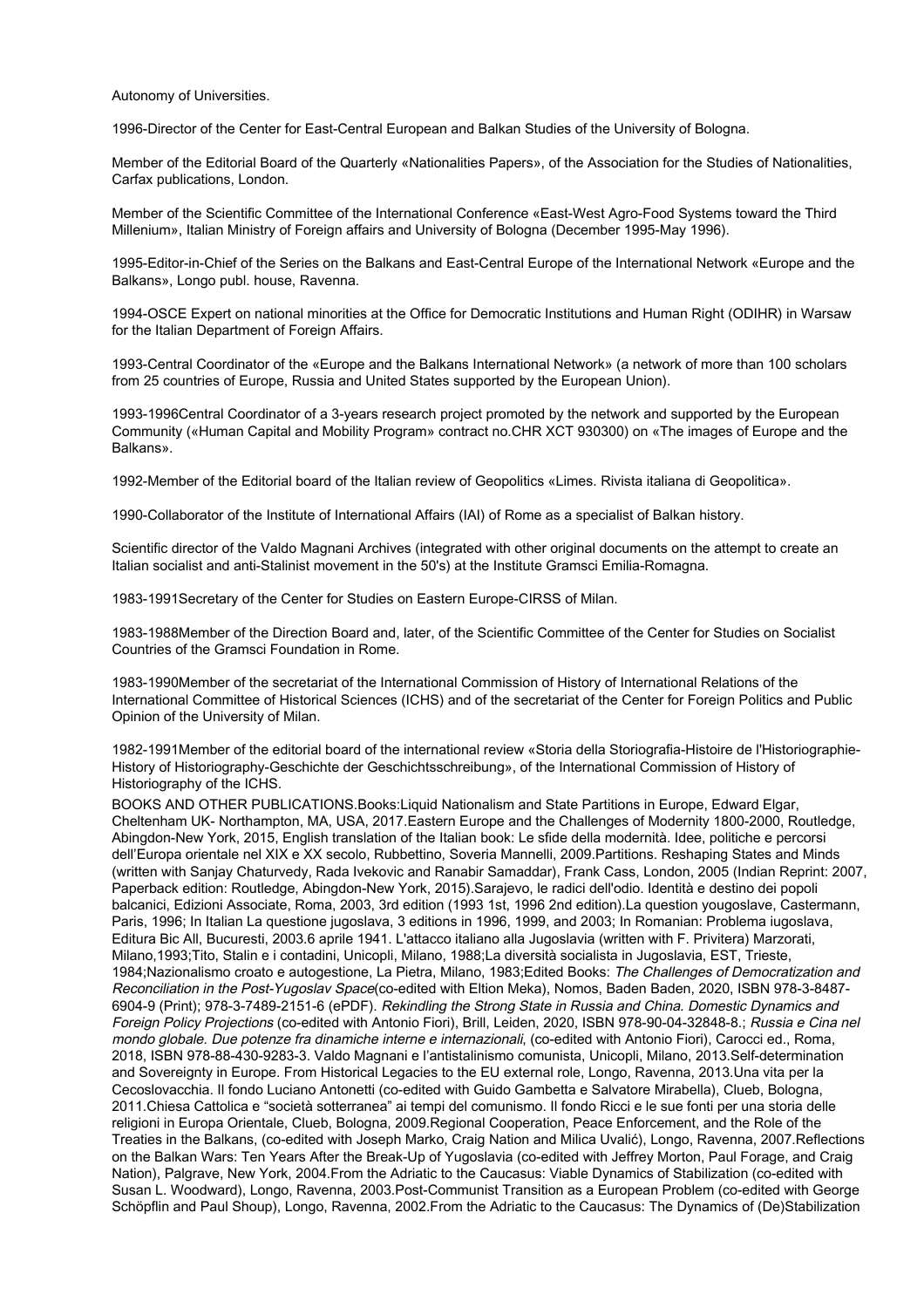(ed. by S.B.), Longo, Ravenna, 2001.Guida ai Paesi dell'Europa Centrale, Orientale e Balcanica, Annuario politicoeconomico (with Francesco Privitera), Il Mulino, Bologna, Editions 2003 and 2004.Guida ai Paesi dell'Europa Centrale, Orientale e Balcanica, Annuario politico-economico (with Marcella De Vecchio and Rosa Balfour), Il Mulino, Bologna, Edition 2002.Guida ai Paesi dell'Europa Centrale, Orientale e Balcanica, Annuario politico-economico (with Marta Dassù), Il Mulino, Bologna, Editions 1999, 2000 e 2001 as well as in 1998, when the publisher was Guerini e Associati, Milan.The Balkans. National Identites in a Historical Perspective (co-edited with Mario Dogo), Longo, Ravenna, 1998.State Building in the Balkans. Dilemmas on the Eve of the 21st Century (co-edited with George Schöpflin), Longo, Ravenna, 1998.The Yugoslav Conflict and Its Implications for International Relations (co-edited with R. Craig Nation), Longo, Ravenna, 1998.The Balkans and the Challenge of Economic Integration. Regional and European Perspectives (co-edited with Milica Uvalic), Longo, Ravenna, 1997.Ethnicity in Post-Communism, Forum of Ethnic Relations, Belgrade, 1996 (co-ed. with Dušan Janjić)The Yugoslav War, Europe and the Balkans. How to Achieve Security? (co-ed. with Paul Shoup), Longo, Ravenna, 1995.L'enigma jugoslavo. Le ragioni della crisi, Angeli, Milano, 1989;La Primavera di Praga vent'anni dopo, Cappelli, Bologna, 1988;La Romania nella coscienza intellettuale italiana (XIX-XX secolo) (co-ed. with Lorenzo Renzi), Unicopli, Milano, 1988;L'autogestione jugoslava, Angeli, Milano, 1982.Recent Articles in foreign languages:Geopolitics of the Adriatic-Ionian macro-region. An arc of diversity in search of integration,IN: Elena Tagliani (eds.), Innovation through integration in territorial policies for the Adriatic-Ionian region. Ideas for Reflection from a Local and Regional Perspective, Region Emilia-Romagna/Adri-Gov EU Project, Bologna, 2016, pp. 55-78, ISBN: 978-88-96724-09-5The Ethnic Key of Polity and the State-Building Failure in Bosnia-Herzegovina, IN: Ludovica Benedizione and Valentina Rita Scotti (eds.), Twenty Years After Dayton. The Constitutional Transition of Bosnia-Herzegovina-Proceeding of the Conference, LUISS University Press, Rome, 2016, pp. 129-140, ISBN: 978-88-6856-083-6 (e-book).Yugoslav and EU Decline: the Dynamics of Dissolution and Sovereignty Reframed IN: Jody Jensen and Ferenc Miszlivetz, Reframing Europe's Future. Challenges and failures of the European construction, Routledge, London, 2015, pp. 160-178.Re-examining the International Development Assistance to Southeast Europe: time for a post-functionalist approach?, IN: "Journal of Southeast European and Black Sea Studies (JSEEBSS)" , Routledge publ. on line 14 August 2014, http://dx.doi.org/10.1080/14683857.2014.944385, pp. 1-19; the printed version in the same Journal: Vol. 14, n. 3, 2014 pp, 347-365, ISSN 1468-3857.Croatia in the EU: Contradictions and Challenges IN: Serena Giusti (ed.), The Balkans Approaching the EU, ISPI Studies, Milano, pubbl. on line, 5 June 2014, pp. 1-8, ISSN 2281-3152Desafíos de la modernidad y la postmodernidad en Europa Oriental, IN: "Puente Europa", A. IX, n. 2, December 2013, pp. 40-50.Reassessing Self-Determination. EU integration and Nation-State Independence Facing the Challenges of Post-Socialist Europe IN: Stefano Bianchini (ed.), Self-determination and Sovereignty in Europe. From Historical Legacies to the EU external role, Longo, Ravenna, 2013, pp. 251-271.The Resurgence of Nationalism in Time of Crisis, IN: Srdjan Pavlovic and Marko Zivkovic (eds.), Transcending Fratricide. Political Mythologies, Reconciliations and the Future in the Former Yugoslavia, Nomos, Baden-Baden, 2013, p. 51-69.Macedonia and the EU: Reshaping Social Values in Fluid Times IN Sabrina Ramet, Ola Listhaug and Albert Simkus (eds.), Civic and Uncivic Values in Macedonia, Palgrave McMillan, New York, 2013, pp. 64-83Central Europe and Interculturality: a New Paradigm for the EU Integration? In: Leonidas Donskis (ed.), Yet Another Europe after 1984. Rethinking Milan Kundera and the Idea of Central Europe, Rodopi, Amsterdam-New York, 2012, pp. 109-120.The EU in the Values and Expectations of Serbia: Challenges, Opportunities, and Confrontations, IN: Ola Listhaug, Sabrina Ramet and Dragana Dulic (eds.), Civic and Uncivic Values. Serbia in the post-Milošević era, CEU Press, Budapest-New York, 2011, pp. 77-109.Networking memories. The Historical Narratives and the Challenges of the European Integration, IN: Leonidas Donskis and Ineta Dabašinskiene (eds.), European Memory: a Blessing or a Curse?, Longo, Ravenna, 2010, pp. 75-98.The Eastern Question reformulated? The Energy Issue and the Balkan Fragile Geopolitics between 20th and 21st centuries, IN: Božidar Cerović and Milica Uvalić (eds.), Western Balkans' Accession to the European Union. Political and Economic Challenges, Faculty of Economics, University of Belgrade, Belgrade, 2010, pp. 291-311.Ethnic Conflict and no-conflict. Serbia, Croatia and Bosnia-Herzegovina between Nationalist Revivals and the EU Conditionality under Stress IN: Hubert Isak (ed.), A European Perspective for the Western Balkans, Neuer Wissenschaftlicher Verlag, Wien, 2007, pp. 39-56.Shodnyje čerty i protivorečivost'kulturno-istoričeskogo razvitija IN: Alla A. Jaz'kova (ed.), Jugo-Vostočnaja Evropa v Epohu Kardinaljnyh Peremen, Ves' Mir, Moskva, 2007, pp. 89-113.The Balkans, reform of the treaties, and European integration: the challenges of stabilization not yet achieved IN: Stefano Bianchini, Joseph Marko, Craig Nation and Milica Uvalić (eds.), Regional Cooperation, Peace Enforcement, and the Role of the Treaties in the Balkans, Longo, Ravenna, 2007, pp. 9-22.Paložie i Raznye. Balkanskaja specifičnost' IN: "Vestnik Evropy", vol. XVII, 2006, pp. 80-89.The Future of Western Engagement in the Balkans (with Paul Forage) IN: Jeffrey Morton, Paul Forage, Craig Nation, and Stefano Bianchini, (eds.), Reflections on the Balkan Wars: Ten Years After the Break-Up of Yugoslavia, Palgrave, New York, 2004, pp. 227-244. The Weakness of the State as a Source of Instability, IN: Slobodan Milacic (ed.), La Réinvention de l'Etat. Démocratie politique et ordre juridique en Europe centrale et orientale, Bruylant, Bruxelles, 2003, pp. 307-331.Post-Communism, Post-Westfalianism. Overcoming the Nation-State, IN: Stefano Bianchini, George Schöpflin and Paul Shoup (eds.), Post-Communist Transition as a European Problem, Longo, Ravenna, 2002, pp. 185-201.Relations between East European Countries: the Balkan Federation (1942-1949), IN: Antonio Varsori and Elena Calandri (Eds.), The Failure of Peace in Europe, 1943-1948, Palgrave, London, 2002, pp. 197-210.Political Legitimacy and «Weak States», IN: S. Bianchini (Ed.), From the Adriatic to the Caucasus: The Dynamics of (De)Stabilization (ed. by S.B.), CeMISS-Longo, Ravenna, 2001, pp.179-195 and Conclusions, pp. 239-251.Political Culture and Democratization in the Balkans, IN: Geoffrey Pridham and Tom Gallagher (Eds.), Experimenting with Democracy. Regime Change in the Balkans, Routledge, London, 2000, pp. 65-83.The Cultural Scope of Balkan Security, IN: Stephen J. Blank, Mediterranean Security Into the Coming Millennium, Strategic Studies Institute, US Army War College, Carlisle PA, 1999, pp. 193-220.The Changing Notion of Self-Determination. Global Repercussion for the International Community IN: Henry H. Huttenbach and Francesco Privitera (eds.), Self-Determination. From Versailles to Dayton. Its Historical Legacy, Longo, Ravenna, 1999, pp. 145-167.Culture Politique et démocratisation dans les Balkans, IN: Transéuropéennes, n. 16, 1999, pp. 103-115.Evropski i balkanski aspekt raspada Jugoslavije kroz prizmu svjedočenja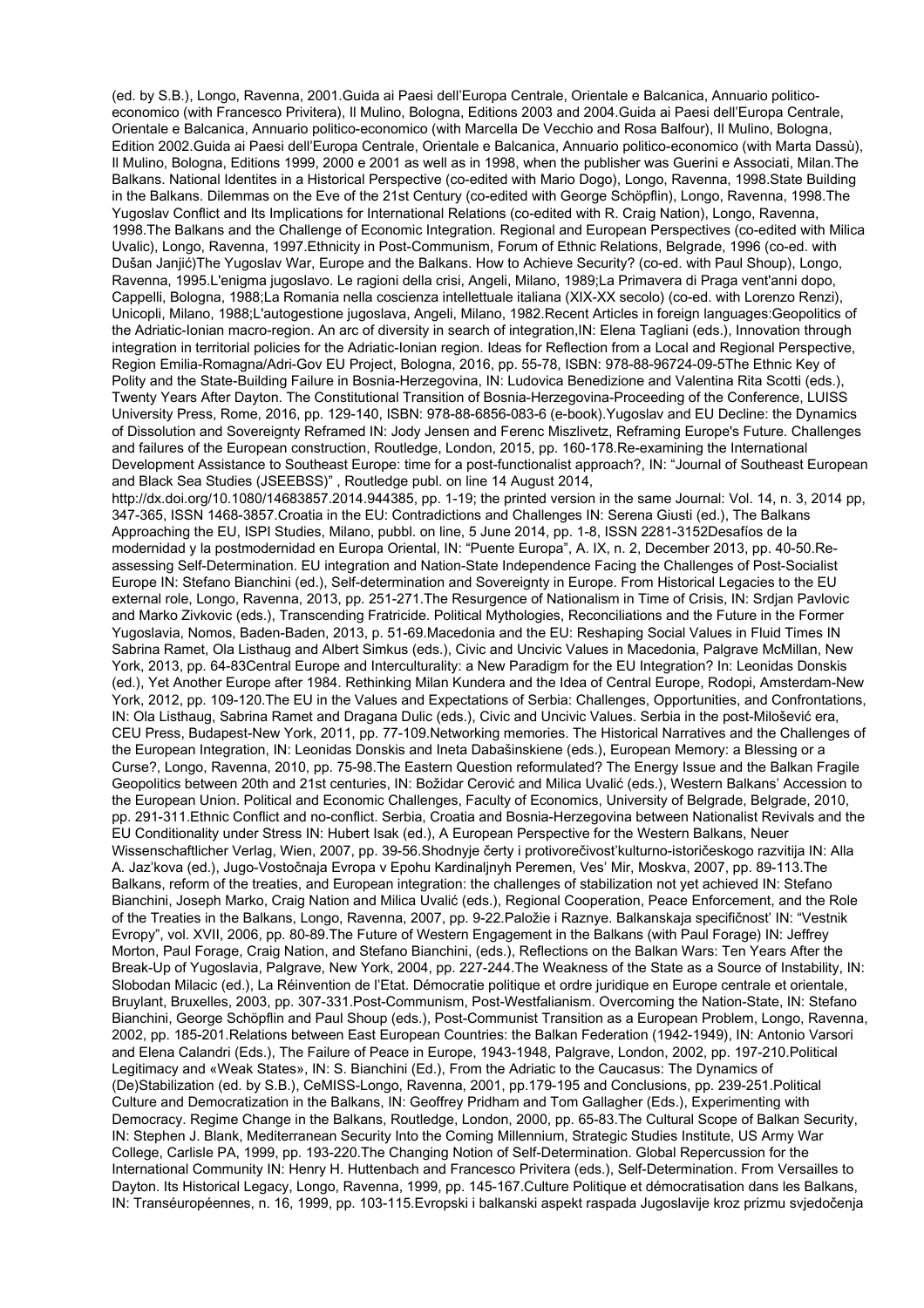Raifa Dizdarevića, IN: Raif Dizdarević, Od Smrti Tita do smrti Jugoslavije, Oko, Sarajevo, 1999, pp. 439-452. Also published as follows: Raif Dizdarevic e il dissolvimento della Jugoslavia. Aspetti europei e dinamiche balcaniche IN: Raif Dizdarevic, La morte di Tito, la morte della Jugoslavia,Longo, Ravenna, 2001, pp. 9-23.Evropsky a Balkansky aspekt rozpadu Jugoslavie prizmatem svedectvi Raifa Dizdarevice IN: Raif Dizdarevic, Od Smrti Tita do Smrti Jugoslavie. Svedectvi, Vasut, Praha, 2002, pp. 326-335The European and Balkan aspects of the Dissolution of Yugoslavia through the lens of Raif Dizdarević first-hand account IN: Raif Dizdarević, From the Death of Tito to the Death of Yugoslavia, Šahinpašić, Sarajevo, 2009, pp. XI-XXXIV.The Idea of State in Post-Communist Balkan Societies, IN: Stefano Bianchini and George Schöpflin (Eds.), State Building in the Balkans. Dilemmas on the Eve of the 21st Century, Longo, Ravenna, 1998, pp. 53-80.Autonomija sveučilišta kao dugoročna društvena strategija (The University Autonomy as a Long-term Social Strategy), IN Erasmus, n. 23, 1998, pp. 51-55.Geopolitics and Self-Determination: an Atlas of Insecurity in Eastern Europe in the 20th Century, IN: AA.VV., Proceedings of the Summer School on Ethnic Relations, Forum for Ethnic Relations, Belgrade, 1996, pp. 188-209. Ethnicity in the Social, Political and Cultural Transition of Post-Communist Society, IN: S. Bianchini and D. Janjić, Ethnicity in Post-Communism, Forum of Ethnic Relations, Belgrade, 1996.Between History and Politics: Minorities, Nations and Ethnic Groups in Eastern Europe, IN: M.Jan Faber, The Balkans. A Religious Backyard of Europe, Longo Editore, Ravenna, 1996.Economics, Culture and Democracy-Building: in Search of New Approach to the Development and Integration of the Balkans in Europe, IN: M. Crnobrnja and Ž. Papić (eds.), The Cost of War in Former Yugoslavia, Peace and Crises Management Foundation, Paris, 1996. The Collapse of Yugoslavia: Sources of its Internal InstabilityConclusions, IN: S. Bianchini e P. Shoup (a cura di), The Yugoslav War, Europe and the Balkans. How to Achieve Security?, Longo, Ravenna, 1995.Yugoslavism and Nationalism: the Rebirth of «National Serb Interest», IN: South East European Monitor, n. 6, 1995From Ruin to Reconstruction. Foreign Policy and the Government of Differences' Attitude Towards the Fall of Yugoslavia, IN: Balkan Forum, n. 1, 1995.The USSR and the Soviet Bloc between Ideology and Realpolitik, 1947-1958, in A. Varsori (ed.), «1945-1990: The End of an Era?», McMillan, London, 1994.On the Threshold of «an Epochal Transformation», IN: Balkan Forum, n. 3, 1993.Nationalism in the Balkans, IN: Relazioni Internazionali, n. 16, 1991.Le PCI et le cas Magnani, IN: Communisme, n.29-30, 1991.Zwischen Stalinismus und Antistalinismus. Säuberungen und politische Prozesse in Jugoslawien in den Jahren 1948 bis 1954, IN: Maderthaner, Schafranek, Unfried (eds.), Ich habe den Tod verdient, Verlag für Gesellschaftskritik, Wien, 1991.The Adriatic Southeast European Area: the Balkans, IN: The International Spectator, n.4, 1990.Recent articles in Italian:Introduzione. L'Azerbaigian e il nuovo ruolo dell'UE nel Caucaso meridionale. Eredità storiche e prospettive politiche, IN: Michela Ceccorulli e Enrico Fassi (a cura di), Azerbaigian e Unione Europea, Teti, Milano, 2013, pp. 9-26Valdo Magnani e la Jugoslavia: vie e limiti dell'antistalinismo comunista in: Stefano Bianchini (a cura di), Valdo Magnani e l'antistalinismo comunista, Unicopli, Milano, 2013, pp. 11-166.Diritti umani, diversità, meticciati. Le prospettive di riconciliazione nello spazio culturale jugoslavo e le sfide ancora aperte per la UE, IN: Marco Cortesi, La scelta, Erickson, Trento, 2013, pp. 21- 48.Lo spettro jugoslavo si aggira per l'Europa IN: "Limes", n. 2/2012, pp. 311-318.Oltre la disgregazione: le fonti dell'instabilità permanente nello spazio culturale jugoslavo IN: Antonio D'Alessandri e Armando Pitassio (a cura di), Dopo la Pioggia. Gli stati della ex Jugoslavia e l'Albania (1991-2011), Argo, Lecce, 2011, pp. 207-226.Crisi economica globale e stabilità balcanica. Economia, politica e riforme: quale impatto sulla sicurezza regionale? IN: «PECOB. Portal on East Central and Balkan Europe», www.pecob.eu, n. 3, 2010, pp. 82.L'Europa orientale a venti anni dal 1989, IN: «Passato e Presente», n. 78, 2009, pp. 5-16."Riformare la rivoluzione"? I rapporti italo-cecoslovacchi e le sfide della Primavera nel 1968. IN: AA.VV, Eredità e attualità della Primavera cecoslovacca (Atti del convegno internazionale promosso dalla Fondazione Camera dei Deputati), Fondazione Camera dei Deputati, Roma, 2009, pp. 73-119.Etno-politica e Statebuilding: il problema controverso dell'efficienza istituzionale in Bosnia-Erzegovina IN: Scienza & Politica, n. 33, 2005, pp. 57-71."Stato debole" e instabilità nell'Europa sudorientale: le radici storiche di un fenomeno moderno, IN: Anna Maria Gentili e Mario Zamponi (a cura di), Stato, democrazia e legittimità, Carocci, Roma, 2005, pp. 17-40.Fine dell'Europa Orientale?, IN: Stefano Bianchini e Francesco Privitera (Eds.), Guida ai Paesi dell'Europa Centrale, Orientale e Balcanica, Il Mulino, Bologna, 2004, pp.11-29.Le strategie dell'Italia verso Est. Alla ricerca di un ruolo fra politiche regionali e integrazione europea, IN: Stefano Bianchini e Marta Dassù (Eds.), Guida ai Paesi dell'Europa Centrale, Orientale e Balcanica, Il Mulino, Bologna, 2001, pp. 49-56.Democratizzazione e cambiamento. I caratteri della transizione postcomunista, IN: Stefano Bianchini e Marta Dassù (Eds.), Guida ai Paesi dell'Europa Centrale, Orientale e Balcanica, Il Mulino, Bologna, 2000, pp. 11-20.Tra sforzi di stabilizzazione e rischi di collasso. La fragilità istituzionale dello Stato albanese, IN: Stefano Bianchini e Marta Dassù (Eds.), Guida ai Paesi dell'Europa Centrale, Orientale e Balcanica, Il Mulino, Bologna, 1999, pp. 43-48.Lingue e nazioni in Europa Orientale. Le implicazioni della filologia politica nelle società multiculturali, IN: Paul Bayley-Félix San Vicente (a cura di), In un'Europa plurilingue. Culture in transizione, Clueb, Bologna, 1998, pp. 131-146.I Balcani tra cooperazione e conflitto, IN: Stefano Bianchini e Marta Dassù (Eds.), Guida ai Paesi dell'Europa Centrale, Orientale e Balcanica, Guerini, Milano, 1998, pp. 23-27.Il mito politico nella società di massa e il valore della differenza. La dimensione europea della tragedia balcanica, Prefazione a Fabio Martelli, La guerra di Bosnia. Violenza dei miti, Il Mulino, Bologna, 1997.La Serbia teme una Bosnia illirica, IN: AA.VV., Albania emergenza italiana, Limes-Quaderni speciali, Roma, 1997, pp. 117-125.Cent'anni di solitudine balcanica, IN: Reset, n. 36, 1997, pp. 22-25.Atlante geopolitico dell'Europa Centro-Orientale, IN: Limes, n. 1, 1996; I mutevoli assetti balcanici e la contesa italojugoslava (1948-1956), IN: M. Galeazzi (a cura di), Roma-Belgrado. Gli anni della guerra fredda, Longo editore, Ravenna, 1995; La nuova «Questione d'Oriente: nazioni e Stati in Jugoslavia, (Editoriale) IN: Passato e Presente, n. 31, 1994;Valdo Magnani fra Tito e Togliatti, IN: AA.VV., I Magnacucchi, Feltrinelli, Milano, 1991;

RECENT CONFERENCES, CONTRIBUTIONS AND PAPERS TO BE PUBLISHED:

2021"EU-Russian relations: two unfriendly partners?", paper presented remotely at the international round table "Russia and the World" in the framework of the conference "Six Decades of the Past, Six Decades of the Future, celebrating 60 years of teaching and researching International Relations in Slovenia", Ljubljana, 9 October.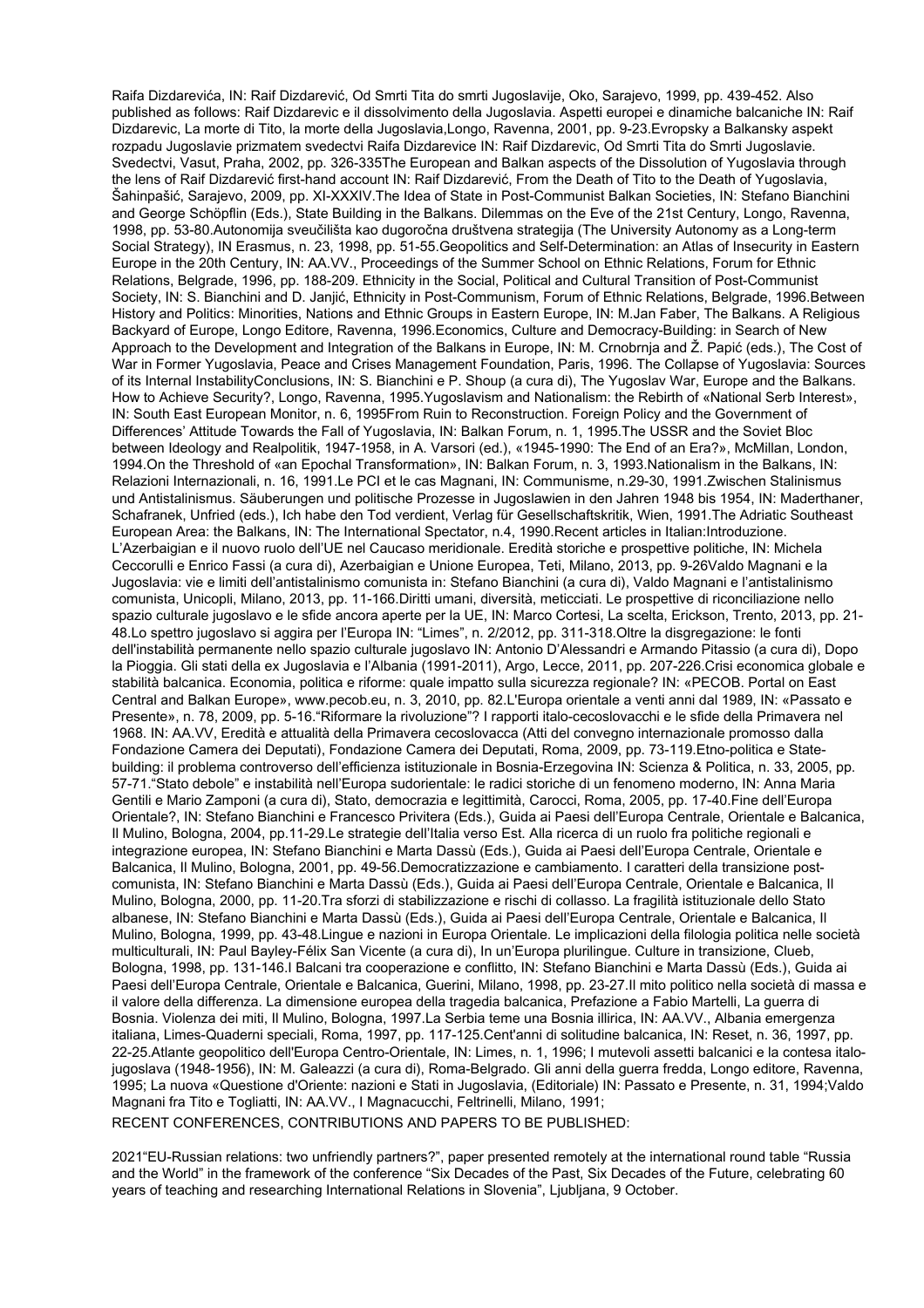Speaker at the round table "Teaching methodologies and approaches to border, migration and diaspora studies" at the event organized by the consortium GlocalEast with the support of the European Commission-Erasmus+Program, Kaunas, 23 September.

Il Trattato di Rapallo fra definizioni territoriali e principio delle nazionalità, paper presented at the international conference "Centenario del Trattato di Rapallo", sponsored by the Unione degli Istriani, Trieste, 21-22 May and Rapallo 29 May.

A New Phase of Destabilization: State Failure and the Exchange of Territories paper presented remotely at the round table "A Quarter of a Century of the Dayton Peace Accords: Success or Failure – or Both?" and discussant at the panel "Historical Interpretations of Nationhood", at the 25th annual convention of the ASN, Columbia University, New York City, 5-8 May.

2020Speaker at the round table "Twenty-Five Years after Srebrenica and the Dayton Peace Accords: Echoes of the Past/Portents for the Future?", at the 52nd remote annual convention of the ASEEES, Washington D.C., 6-8 November.

Società e politica nella visione di Nicolae Iorga, paper presented at the Italian-Romanian remote conference on "Ritratto di Nicolae Iorga" (Portrait of Nicolae Iorga), Romanian Institute and University Unitelma-Sapienza, Rome, 27 November.

Post-Yugoslav Successor States and the Integration Dilemmas: Can They Emulate the EU Example?, paper presented at the international remote conference "International Relations and Regional Studies: a focus on the Western Balkans", Cluj Napoca, University of Babes-Bolyai, 4-5 December.

2019Discussant at the panel "Cooperation in the Field: Humanitarian Development and Security Needs in the Balkans", at the international conference "International Cooperation and the Evolving Shapes of Global Goveranance", University of Bologna, Forlì Campus, 3 December.

Speaker at the round table "External Actors and Contemporary Balkan Tensions: a Framework for New/Old conflicts?", as well as Chair and discussant at the panel "Managing Ethnic Relations in Romania and Southeastern Europe", at the 51th annual convention of the ASEEES, San Francisco, 23-26 November.

The Western Balkans between Nationalist Legacies and EU Perspectives, paper presented at the international conference of the Round Table on Ethnic Relations "Managing Ethnic Relations in Romania and Southeastern Europe", at the National School for Political Studies and Administration, Bucharest, 5 June.

New Nationalisms, Migrations, and the Challenges of Democracy, Key-Note Speech at the School of Advanced Social Studies, Ljubljana, 30 May-1° June.

Speaker at the Round Table "The Versailles Peace Conference and the New European Order" at the 6th History Festival "Kliofest", Zagreb, 15 May.

A New Eastern Question? Disruptive Memories, Problematic Dialogue and the EU Decline, paper presented at the panel "Imagining the Balkans in a post-Western Global Order", and discussant at the panel "New Meanings of Familiar Cultural Symbols and References", at the 24th ASN Convention, Columbia University, New York City, 2-4 May.

2018 The Tito-Stalin Split, The Italian Left, and the Fascination of the anti-Stalinist Communism, paper presented at the international conference "The Tito-Stalin Split 70 years After", Universities of Zagreb and Ljubljana, Zagreb-Goli Otok, 28- 30 June.

ESPON Migration and Refugee Flows, research presentation at the ESPON seminar on "Territorial Cohesion Post 2020", Intercontinental Hotel, Sofia, 31 May.

Territorial Potentials Connected to Migration Flows in the Adriatic-Ionian Macroregion, Key-note speech at the side event of the 3rd Forum of the Strategy for the Adriatic and Ionian Region, Benedictine Monastery of San Nicolò l'Arena, Catania, 24 May.

The Liquidity of the Rights of Self-Determination, paper presented at panel "World War I and the Invention of Self-Determination" and discussant at the panel "Assessing the Legacy of ICTY", at the 23rd ASN Convention, Columbia University, New York City, 3-5 May

Russian Politics and EU Interests in the Balkan Chessboard, paper presented at the panel "Russia and the West: When Will Better Times Come?", 59th Annual Convention, International Studies Association, San Francisco, 5 April.

2017Avoiding the Trap of Marginalization. The Reshaping of the Russian External Role in a Fluid Global World, paper presented at the International Conference "Russian and China in the Global World: State and Society between Internal Dynamics and External Projections", at the end of a three-year research project on "Russia and China", Forlì, 14-15 December.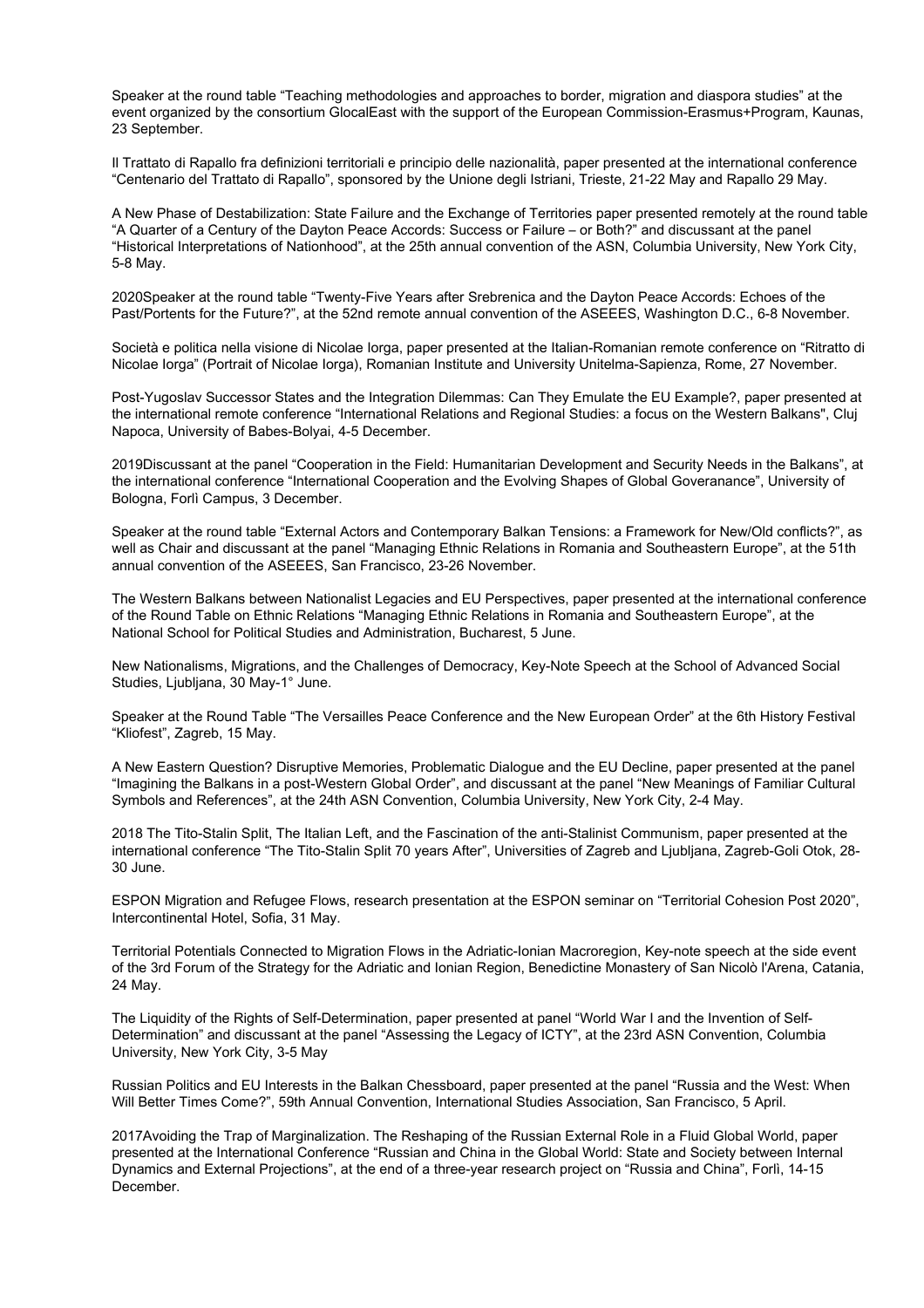Discussant at the panel "Russia and China in the Global World: State and Society Between Internal Dynamics and External Projections" and speaker at the round table "1917-2017: A Century of Radical Changes and the Bolshevik Legacy" at the 49th Annual ASEEES convention, Chicago 9-12 November.

The Impact of Self-Determination in the Versailles Order, paper presented at the Academic Forum "The Great Russian Revolution: Memory and Evaluation", St. Petersburg State University", 19-20 October.

Speaker at the round table "The 'End' of the 'End of the Cold War'? Geopolitics in light of Trump, Brexit and the Resurgence of the Radical Right", as introductory session to the international conference "Cooperation and Contestation in World Politics", sponsored by ISA-Interdisciplinary Study Section and the Dep. of Political and Social Sciences, U. of Bologna, 28-30 June.

Speaker at the Round Table "Dystopic Optimism and Nostalgic Realism in 21st Century Academia" at the international conference "The Interdisciplinary Intellectual Practices and Moral Imagination of Leonidas Donskis", Vytautas Magnus University, Kaunas 11-12 May.

Post-Dayton Bosnia-Herzegovina as a Bone of Contention, paper presented at the round table "The Eastern Question… Again" and discussant at the panel "Perspectives on Post-War Democratization", at the 22nd ASN Convention, Columbia University, New York City, 4-6 May.

International Relations between globalization and Unipolarity. The Russian approach, paper presented at the panel "Russian Foreign Policy: Continuity and Changes", at the 58th annual convention of the International Studies Association (ISA), Baltimore, 27 February.

2016Speaker at the Round Table "Mobility, Flexibility, Immobility from Dover to Damascus: The Chess Game of the Walls in Europe" at the 48th ASEEES Convention, Washington DC, 17-20 November.

Speaker at the Round Table "Nation Building and Self-Determination as Interpretative Categories. Compatibilities and Incompatibilities in the 19th and 20th Century", and Member of the Scientific Committee of the international ASN Conference in Europe on "Europe, Nations, and Insecurity: Challenges to Identities", Vytautas Magnus University, Kaunas, 30 June-2 July.

La Russia alla ricerca di un ruolo nel mondo. Occidente, Eurasia e "Russkij mir", paper presented at the panel "Russia e Cina nel mondo globale. Alle radici del multipolarismo", National Conference of the Italian Association of International History, 3 June.

EU and the Balkans in Trouble: Between Solidarity and Nationalism, paper presented at the round table "Breaking Down or Re-Building the Walls? The EU and the Balkans facing New Challenges" and discussant at the panel "Civil Society and Democratization in the Post-Socialist Countries", at the 21st ASN Convention, Columbia University, New York City, 14-16 April.

The Russian Universe and its Geopolitics, paper presented at the Seminar "Reflections on Russia. Yesterday, Today and Tomorrow" sponsored by the Johns Hopkins University-Bologna Center, 24 March.

2015Lessons not Learned from the Yugoslav Dismemberment and the Crisis of the European Union, paper presented at the international conference "Reloading the Nation? Alternative Concepts of Sovereignty and Citizenship in National Movements (1960-2014)", sponsored by NISE and the Centre Maurits Coppieters, Bruxelles 3-4 December.

Geopolitica dell'integrazione e collaborazione territoriale: le sfide della macroregione adriatico-ionica, paper presented at the international conference "Il futuro della cooperazione territoriale nella regione adriatico-ionica", sponsored by the Centro Studi Leonardo Melandri, Forlì, 26 November.

Speaker at the round table "Modernity in Eastern Europe: Debating a Book on Challenges, Expectations, and Visions 1800-2000" and the panel on "Bosnia and Herzegovina after Twenty Years of Dayton. The Regional and International Factor" at the 47° ASEEES Convention, Philadelphia , 19-22 November.

Central European Initiative and the Challenges of Education between European Integration and Globalization. Some considerations, paper presented at the Republican Senate of Italy, during the meeting of the CEI Parliamentary Assembly – General Committee on Cultural Affairs, Rome, 2 November.

Speaker at the round table "A New Nation-State Configuration for Europe?" and chair of the panel "Serbian Politics between Post-Glorification and Contemporary Challenges" at the 20° ASN Convention, Columbia University, New York City, 23-25 April.

Paper presented for the Book promotion "Eastern Europe and the Challenges of Modernity 1800-200", Routledge, at the New York University, New York, 22 April.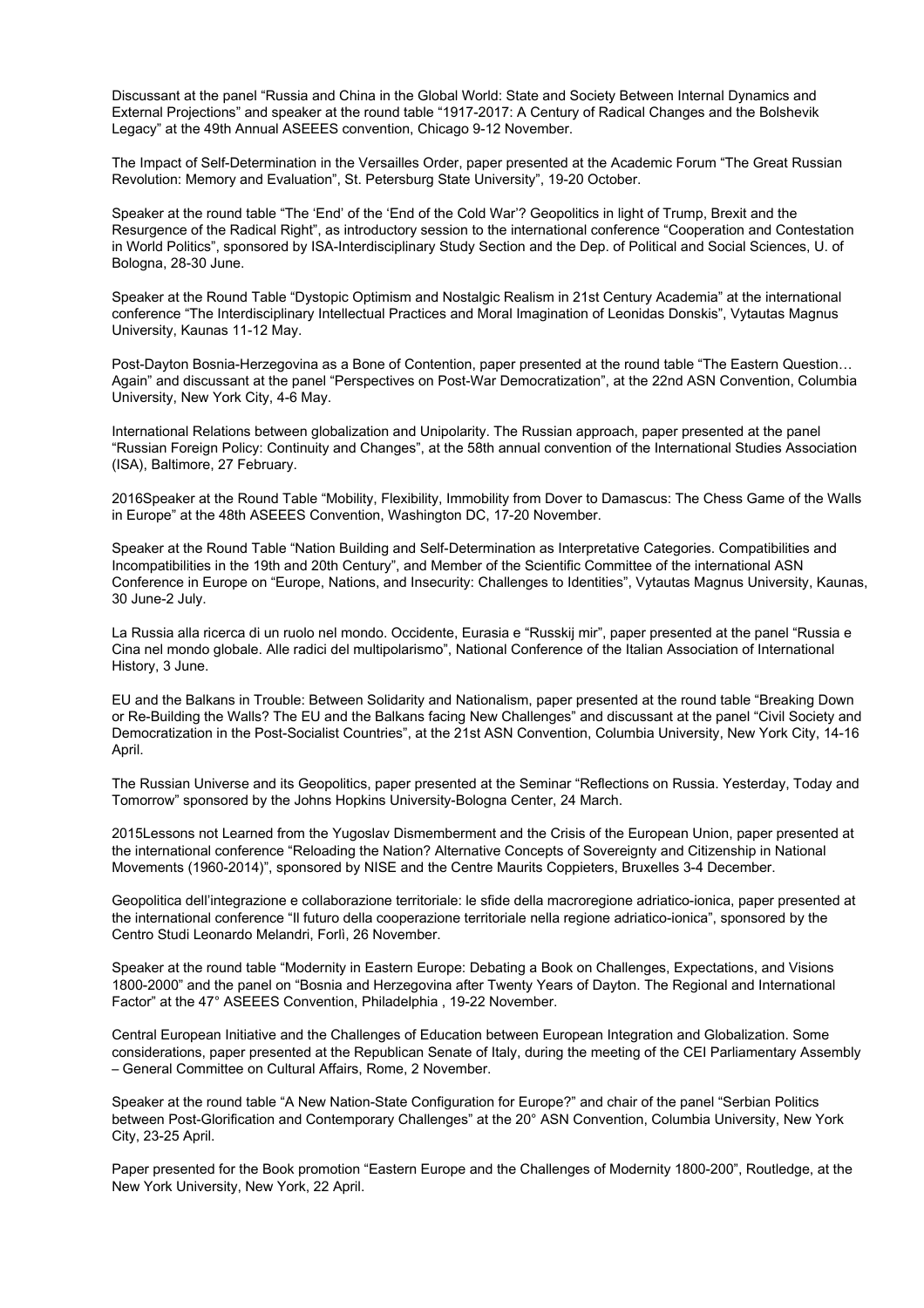Speaker at the round table "A (New) Constitution for Bosnia and Herzegovina?", LUISS-EURA, Rome, 27 February.

2014Le lezioni non apprese della disgregazione della Jugoslavia e le loro implicazioni per l'Europa, paper presented at the conference "Stati, Regioni e Nazioni nell'Unione Europea", at the University A. Moro, Bari, 19 December.

Identity, Integration, Neighbourhood: the Transformative Power of these Categories, introductory speech at the international conference "Identity, Integration, and Neighbourhood. Contemporary Challenges" promoted by ISES, Köszeg, 8-9 December.

Speaker at the international seminar "The Cold War Legacy in 21st Century Patterns of IR in a Changing World", in honor of Odd Arne Westad, Dept. of Political and Social Sciences, U. of Bologna, 5 December.

Speaker at the round table "Conditionality and Conditions: Requirements and Realities in EU-Balkan Relations" at the 46° Convention of the ASEEES, San Antonio, 20-23 November.

Speaker at the Round Table "I Balcani nel futuro dell'Europa", Istituto Luigi Sturzo, Roma, 13 November.

Speaker at the round table "The Black Sea Region and the Euro-Atlantic Security" at the international conference "Flexible Frameworks, Beyond Borders. Understanding Regional Dynamics to Enhance Cooperative Security" sponsored by NATO Allied Command Transformation, IAI and University of Bologna, Bertinoro, 17 May.

Chair and discussant at the panel "Remembering War and Post-Socialist Transition" at the international conference "Strategies of Symbolic Nation-Building in South Eastern Europe", University of Rijeka, 9-10 May.

Key note speaker and member of the Scientific Committee of the international conference "Albanian Studies Days/Journée d'études Albanais", European University of Tirana, 1-4 May.

The EU Enlargement Fatigue and the Unsettled Stability in Southeastern Europe: No Way Out?, paper presented at the panel "Once Again Together? Western Balkan Prospects after Croatia's Entry into the EU" and chair at the book panel on "Multinational Federalism in Bosnia-Herzegovina" by Soeren Keil at the 19th Convention ASN, Columbia University, New York City, 24-26 April.

Lessons not Learned from the Yugoslav Dismemberment and Their Implications to Europe: How Partitions Affect the Nature of Democracy, Key-note speech at the opening plenary session of the conference "Partitions: What are they good for?", promoted by the University of St. Andrews and the University of Cardiff, St. Andrews, 1-2 March.

2013Participant to the Round Table "From Nation-State to Liquid Society: What Kind of Change in the EU and the Balkans?" at the 45th ASEEES Convention, Boston, 21-24 November.

Emendar utopías: la tentative frustrada de reformar al socialism de estado en los países de Europa Oriental y Central, paper presented (in English) at the international conference "Utopía, historia y epistemología en la construcción de Europa y América Latina", Jean Monnet Center of Excellence and Universidad Nacional Tres de Frebrero, Buenos Aires, 18-20 November.

Participant to the Round Table "Crossroads and Borders: Neighborhood Policies and Cultural Polyvocality in Europe, Past and Present" at the Informal Meeting of Senior Officials of Ministries of Culture and Senior Officials Responsible for Culture in Ministries of Foreign Affairs, held under the Lithuanian Presidency of the Council of the European Union, Vilnius, 16-17 October.

Memories, Minorities and Macroregional Cooperation: Building Rooms for a Reconciliation with the Past, paper presented at the international Conference "Managing Diversities. Democratic Challenges for a Plural Society on the Way to the European Citizenship", sponsored by CEI, Bertinoro, 12-13 September.

Old-New Nationalisms in the Western Balkans: Is There and Alternative to the EU integration?, paper presented at the panel "The Unfinished Business: The Balkans between EU Crisis and Resurgent Nationalism" and discussant at the panel "Bounding or Dividing? Diasporas, Minorities and Migrations in Lithuanian and Yugoslav Memories" at the 18th ASN Annual Convention, Columbia University, New York, 18-20 April.

Re-examining the International Development Assistance to Southeast Europe: time for a post-functionalist approach?, a key-note speech delivered at the International conference "22 Years of International Development Assistance to Southeast Europe (1991-2013): Lessons for Donors and Recipients", promoted by the University of Peloponnese in Athens, 22-24 February.

2012Participant to the Round Table "Nationalism under Communism" at the international conference "Contemporary Approaches to Cold War and Post-Cold War Balkans. Main themes, open questions, unresolved debates", promoted by the Center for Democracy and Reconciliation in SEE, Belgrade 7-9 December.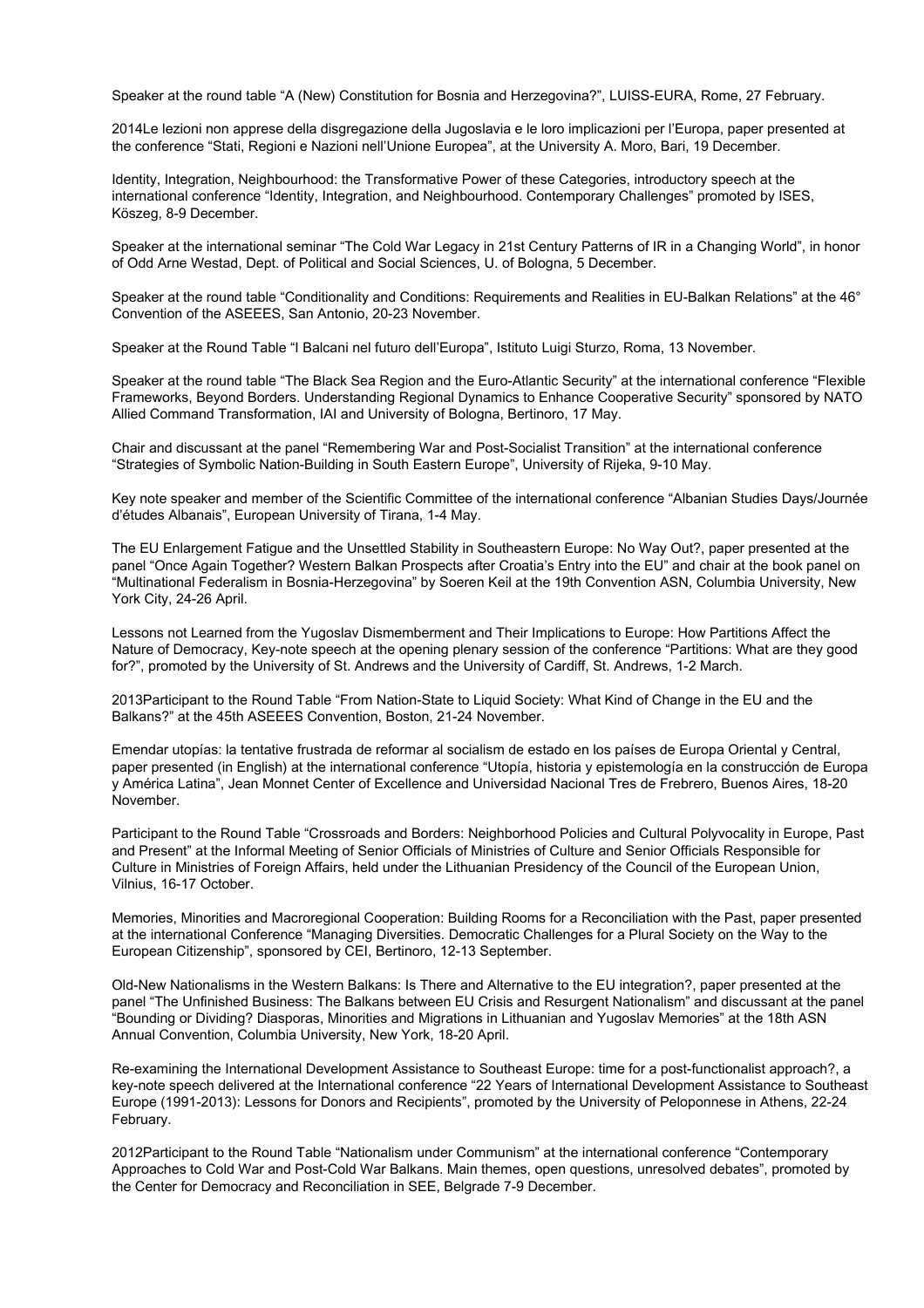Nation-State, Legitimacy and Economic Crisis: Lessons not learmned from Yugoslavia and the EU perspective, paper presented at the international conference "Bosnia-Herzegovina and the Balkans: 20 Years Later Memory, Reconciliation, Politics" at the Johns Hopkins University-Bologna Center (22 November)

Speaker at the Round Table "External Players in the Balkan Conundrum: Present Dynamics and Possible Scenarios" at the 44th ASEEES Convention, New Orleans, 15-18 November.

The Yugoslav and EU Declines: Diversities, Dynamics of Dissolutions and Sovereignty Reframed, paper presented at the panel "Enlarging and Declining? The EU Crisis and the Balkans", and Discussant at the panel "Identity versus Borders in the Balkans: Ethno-Political Reshuffling and Its Controversies" at the 17th ASN Annual Convention, Columbia University, New York, 19-21 April.

2011Challenging Nation-State's Politics and Identity: the Yugoslav Collapse, the EU Crisis and the Prospect of Reconciliation in the Balkans, paper presented at the international conference "The Balkan Transformations: Lessons from the Baltics to the Mediterranean" sponsored by the Dogus University, Istanbul, December 16-17.

Speaker at the Round table on "Serbia, Its Neighbors, and Its Region: A Constructive Actor?" at the at the 43rd Convention of the ASEEES (former AAASS), Washington D.C., November 17-20.

Key-note speaker on Adriatic-Ionian Macro-Region: Contribution for a Strategy in a multilevel governance framework at the Seminar "Adriatic-Ionian Macro-Region: a New Framework for Cross-Border Cooperation", Bologna, November 4, promoted by the Region Emilia-Romagna within the Open Days 2011-Europe in my Region.

Speaker on the round table "The role of education and the image of the State: sociological aspects" at the international conference: "Russia and Italy: the Role of Universities in developing cooperation", promoted by MGIMO, Moscow 26-27 September.

Speaker and chairperson at the international scientific conference "Regional Cooperation in Europe: Opportunities for the Balkans", promoted by the Croatian and the Bosnian-Herzegovinian Academies of Science, LSE, and the University of Bologna in Dubrovnik, 22-23 September.

Speaker at the Round table on "Les presences et presents de l'Union européenne dans les Balkans occidentaux" at the international conference "(Ré)imaginer les Balkans: des societies européennes en movement", promoted by the French Ministry of Foreign Affairs and CERI, Paris, June 27.

Managing diversities as a challenge for Democracy, paper presented at the panel "Accepting the Otherness: Challenges for Education and Civil Society", at the international conference "Accepting Diversities: Human Rights and the Challenges of Reconciliation", promoted by the CIPS of the University of Sarajevo, the EU and CEI, April 29-30.

Discussant at the panel «Civil Societies and the Challenges to Diversities in East-Central Europe and the Balkans» and chairman of the panel «Redefining the Maps of Europe: Governance of National Minorities in the Aftermath of the First and Second World Wars», at the 16th ASN Annual Convention, Columbia University, New York, 14-16 April.

The Break-Up of Yugoslavia and the War in Bosnia-Herzegovina, a lecture held at the Johns Hopkins Bologna Center, March 31.

Discussant and speaker on Forging new Elites in Post-Conflict Societies and the Internationalization of the Universities at the international conference of the Inter-University Consortium Almalaurea, «Human Capital and Emplyment in the European and Mediterranean Area», Bologna, March 10-11.

2010Chairs of the round tables "War and Peace in Bosnia-Herzegovina: Are the Lessons learned from Srebrenica" and "Caught in the Crossfire: the Situation of Others in the Yugoslav Wars of Secession", at the 42th Convention of the ASEEES (former AAASS), Los Angeles, CA, November 18-21.

Central Europe and Interculturality: a New Paradigm for the EU Integration?, paper presented at the International Seminar «Yet Another Europe and the Legacy of Dissent: Central Europe After 1984», Vytautas Magnus University, Kaunas, October 8.

"On the Persistence of Nationalism and the Inability of Old Member States to cope with the Post-Communist Agenda", paper presented at the International Colloquium on «The Future of the EU: Diversity in (Dis)Unity?», European Parliament Information Office in Lithuania and Vytautas Magnus University; Kaunas, 7 May.

Discussant at the panel «Closed Borders, Open Frontiers: the Formation of New Borders and the Negotiation of Everyday Life in SEE» and chairman of the round table «Diversity Management in Regional Contexts: The Baltic Sea Area, the Balkans and the EU integration », at the 15th ASN Annual Convention, Columbia University, New York, 15-17 April.

"The Eastern Question reformulated? The Energy Issue and the Balkan Fragile Geopolitics between 20th and 21st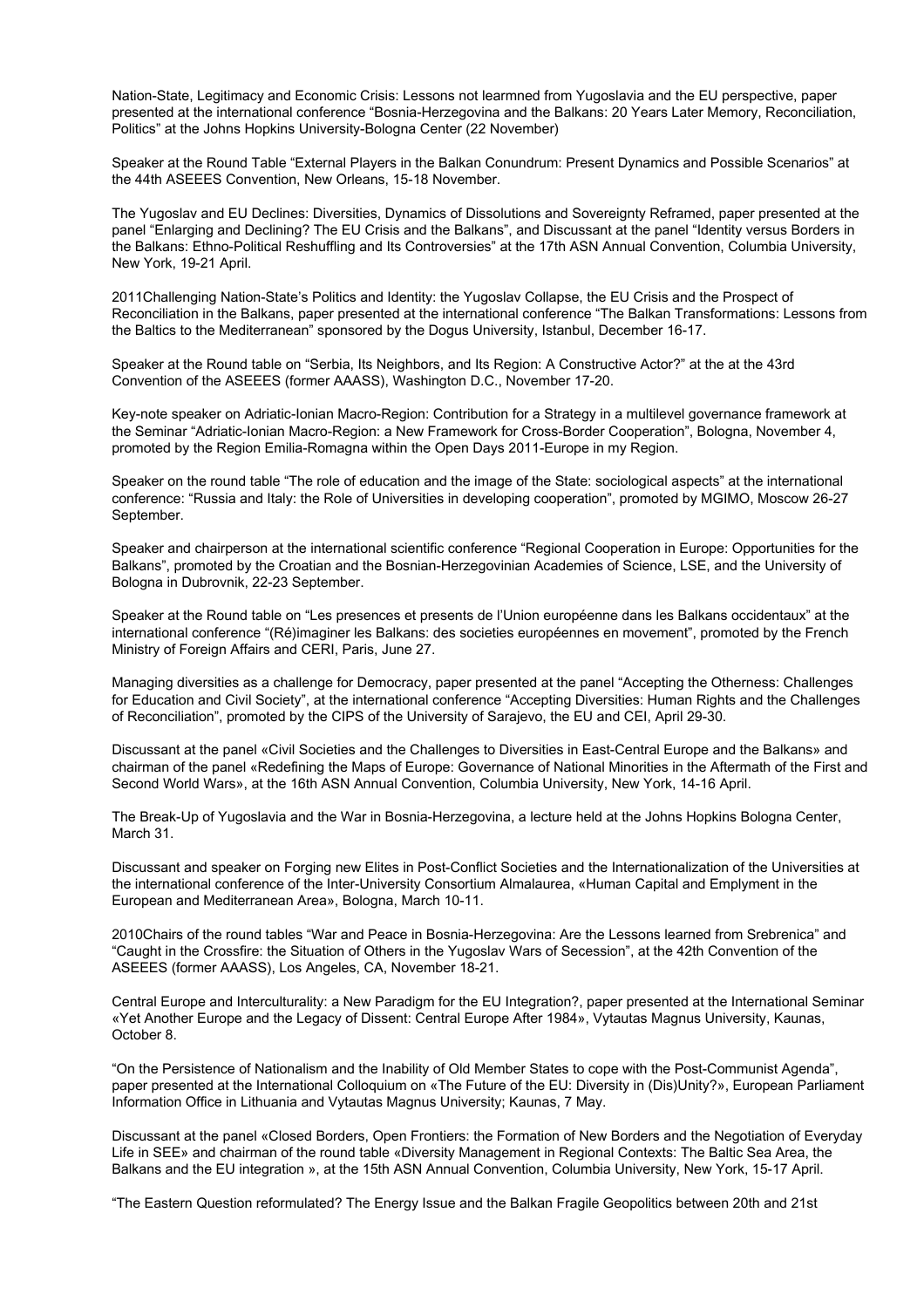centuries", paper presented at the workshop «Integrating the Western Balkans into the European Union: Overcoming the Political and Economic Constraints» at the 11th Mediterranean Research Meeting promoted by the Robert Schuman Centre for Advanced Studies, Montecatini Terme, 24-27 March.

2009Participant to the Round Table «1989-1999-2009 The Renaissance of Europe? The Communist Collapse, the Helsinki Decision for the EU Enlargement and the Western Balkans Today», at the 41° AAASS Annual Convention, Boston, Massachusetts, 12-15 November.

Participant to the Round Table "East-Central Europe 1989-2009. From Communist Camp to European Union" and chairman at the panel "Post-Communism" at the 6th Warsaw East European Conference 2009 devoted to "1919-1939- 1989-2009: East-Central Europe, Independence, Totalitarian regimes, Independence", July 17th-18th.

Recent Developments and the Prospects of the Western Balkan Region, key-note speech presented at the Central Committee Meeting of the C.I.C.A. (International Confederation of Agricultural Credit), Belgrade, May 8th.

Participant to the Round Table «Diversity Management in the New Europe: Reconsidering Education in Majority-Minority Relations» and chairman of the panel «Ethnic Governance in History and Politics: Some Experiences in East ad Central Europe», at the 14th ASN Annual Convention, Columbia University, New York, 23-25 April.

Self-determination and the Regional Context: the Challenges to (in)Stability in International Relations, paper presented to the International roundtable: «Ethnicity and Borders. The Kosovo status and its perspectives: adjusting policies in the regional context», promoted by the Forum of Ethnic Relations, Belgrade, 3-5 April 2009.

2008Participant to the Round Table «Into the Whirlwind: International Stability through Ceaseless Self-determination? Comparing the Balkans with other European and non-European Cases» at the 40° AAASS Convention, Philadelphia, Pennsylvania, 20-23 November.

Riformare la rivoluzione? I rapporti italo-cecoslovacchi e la Primavera nel 1968 paper presented at the international conference sponsored by the Fondazione Camera dei Deputati together with the Universities of Bologna and Udine on "Eredità e attualità della Primavera cecoslovacca", Camera dei Deputati (National Assembly), Rome, 22 October.

Discussant at the panel «Borders and Democracy: What is New in the Context of Globalisation?» at the European ASN Convention on «Empire et Nations», at Sciences Po, Paris, 3-5 July.

The EU in the Values and Expectations of Serbia: Challenges, Opportunities, and Confrontations, paper presented at the international conference «Civic and Uncivic Values in Serbia: The post-Milosevic Era», PRIO, Oslo, 30-31 May.

Discussant at the panel «Balkan Stabilization, the EU and the Challenge of the Soft Borders» and chair at the panel «The Experience of the 2004/2007 EU Accession: Prospects/Consequences for Turkey and Other Candidate Members», 13th ASN Annual Convention, Columbia University, New York, 10-12 April.

Participant and Concluding Remarks at the Round table on «Roma and Sinti in the Bologna Region: Building and Integration Policy» jointly promoted by the Istituto per l'Europa Centro-Orientale e Balcanica, OSCE/ODIHR, the Project on Ethnic Relations and the Municipality of Bologna (Bologna, April 3rd).

2007Participant to the Round Table «Nation State and Diversity management in the Enlarged Europe: Boundaries Changes in Minority and Gender Issues», and chairman at the panel «Penetration of the West into the Balkans… Penetration of the Balkans into the West» at the 39th AAASS Convention, New Orleans, Louisiana, 15-18 November.

Networking Memories. The Historical Narratives and the Challenges of the European Integration, paper presented at the Academic conference «European Memory: a Blessing or a Curse?», sponsored by the Vytautas Magnus University at Kaunas and the Vilnius University, Kaunas, 9th November.

Discussant at the panel «State building in the Western Balkans» at the ASN Annual Conference, Columbia University, New York, 12-14 April.

2006Participant to the Round Table «Reforming the Balkan Peace Treaties: Challenging the Interdependency of Dayton, Ohrid, Kumanovo and Belgrade Agreements», at the 38° AAASS Convention, Washington D.C., 16-19 November.

Re-conceptualizing Nation-State in the Context of the European Integration Processes, paper presented at the panel «State Formation and Nation-Building in Post-Conflict Societies: A Pan-European Challenge» at the ASN Conference on «Globalization, Nationalism and Ethnic Conflicts in the Balkans and Its Regional Context», Belgrade, 28-30 September.

Discussant at the introductory panel of the international conference «The Western Balkans and Europe – Negotiating a Common Future», promoted by the University of Graz, Institute for European Law, 27-28 April.

Chairman and Concluding Remarks' Speaker at the international conference «Regional Cooperation, Peace Enforcement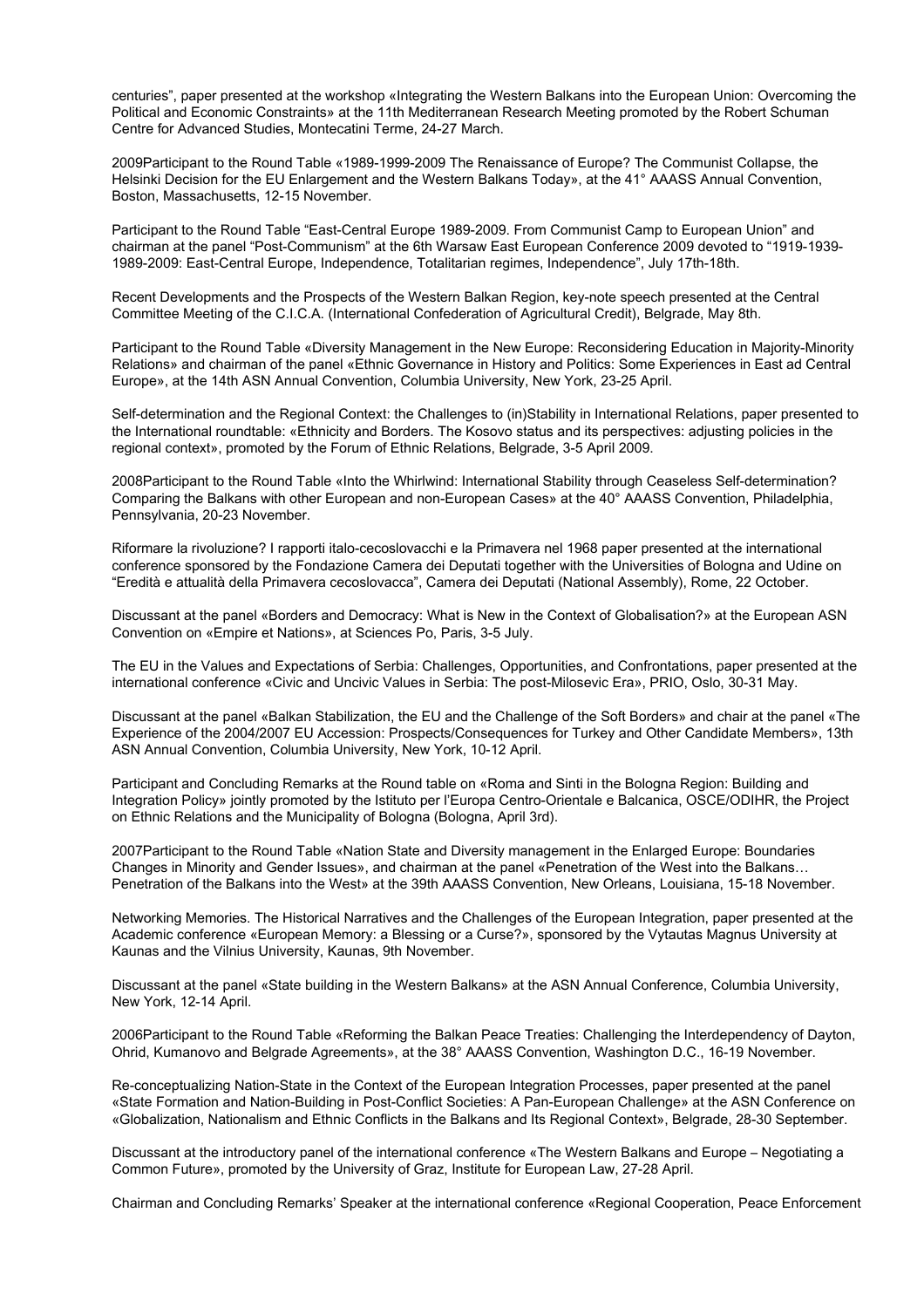and the Role of the Treaties in the Balkans», held in Forlì, January 20-21 in cooperation with the Italian Ministry of Foreign Affairs and NATO.

2005Serbia-Croatia-Bosnia: Ethnic Conflict and no-conflict, paper presented at the panel «Dogs that Barked and Dogs that Didn't: Ethnic Strife and Ethnic Peace in Post-Communist Europe», at the VII World Congress of the International Council for Central and East European Studies (ICCEES), Berlin, 25-29 July.

Chairman at the panel «On the Versailles Shadows? The Legacies of Versailles and the Yugoslav Peace Treaties Compared» at the 10th ASN World Convention, Columbia University, New York, ASN, 13-17 April.

2004Participant to the Round Table «The Balkans between EU Enlargement and Nationalist Revivals», at the 36th AAASS Convention, Boston, Massachusetts, 4-7 December.

Discussant at the international conference «Democratic Transition in Croatia: Value Transformation, Education, Media» sponsored by the Department of Sociology and Political Science, Norwegian University of Science and Technology, Trondheim, 2-4 September.

Chair of the panel «EU Enlargement by three perspectives: in, out and in between Europe» at the Special ASN Convention in Europe on «Nationalities and Pluralism from Old to New Worlds», Warsaw University, 19-21 July.

Chair at the panel The wider Europe and the EU Enlargement: redefining policies towards the Balkans and Russia at the Second Pan-European Conference on EU Politics sponsored by ECPR, Johns Hopkins University, Bologna, 24-26 June.

"Stato debole" e instabilità nell'Europa Sud-Orientale: le radici storiche di un fenomeno moderno paper presented at the international conference on «America Latina, Balcani, Medio Oriente, Africa: Legittimità e consenso, crisi dello Stato e transizioni politiche» sponsored by the Dipartimento di Politica, Istituzioni, Storia, University of Bologna, 7-8 May.

Discussant at the panel Federalism and Self-Determination e chair al panel The Wider Europe and Its Unstable Neighborhood: Conditionality vs. Conflict, at the 9th ASN World Convention, Columbia University, New York, 15-17 April.

2003Integrating Post-Communist Transition. The Challenges to Nation-State, Sovereignty and Networking Society, paper presented at the panel «Does Eastern Europe Still Exist? Transition and Enlargement a decade After the Communist Collapse» at the XXXV AAASS Convention, Toronto, Canada, 20-23 November.

Development Theory and Democracy. What Can We Learn from the East European Experience?, paper presented at the international workshop «New Paradigms on Development Studies», sponsored by the Schools of Political Science, Law and Statistics of the University of Bologna, 13-14 October.

State Weakness and Interdependency in the Balkans, report presented at the Workshop for High Officials of DG External Relations, European Commission, Brussels, 14 July.

Discussant at the panel on the Balkans at the TEPSA Presidency Conference «The Italian Presidency of the EU», sponsored by TEPSA, IAI e MAE, Rome, 27-28 June.

Discussant at the panel «Ethnic Issues in EU Enlargement» at the 8th ASN Convention, Columbia University, New York, 3-5 April.

2002Discussant at the international workshop on «Culture e conflitto» promoted by the Centro Nazionale di Prevenzione e Difesa Sociale and Fondazione Courmayeur, in cooperation with Unesco, Courmayeur, 13-15 December.

President of the panel «Economic and Social Realities» at the International Conference «Bosnia and Herzegovina After Ten Years of Independence. Assessing the Present and Forecasting the Future», promoted by the Pittsburgh University, 25-26 November.

State Dismemberment and Statehood Attraction. Yugoslavia and Soviet Union Compared, paper presented at the panel «Self-Determination, Partition and Statehood attraction» at the 34th AAASS Convention, Pittsburgh, Pennsylvania, 21-24 November.

The attractiveness of Partition, paper presented at the panel «Partitions. Reshaping State and Minds. The Experience of Eastern Europe and British India Compared» at the Forlì Convention promoted by the Istituto per l'Europa Centro-Orientale e Balcanica and ASN, Forlì, 5-9 June.

The Methodology of Partitions, paper presented at the panel «Partitions between Histories and Destinies» at the ASN convention, Columbia University, New York, 11-13 April.

The Emergence of New Balkan States. Nation States as a Source of Instability, paper presented at the International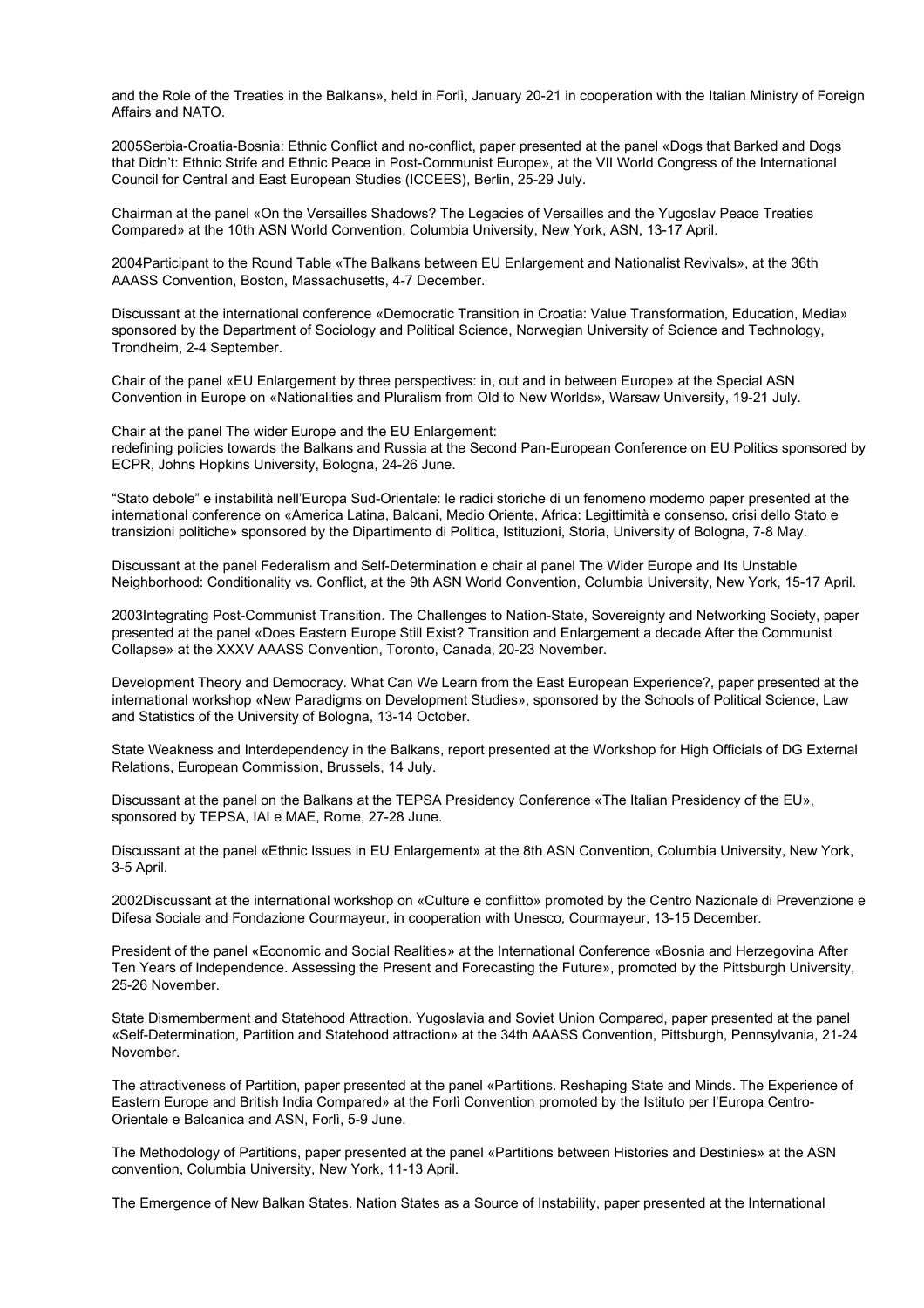Conference «War in the Balkans? Understanding the Conflicts and Interpreting the Peace», co-sponsored by the Florida Atlantic University and the US Army War College, Carlisle, in Boca Raton, 21-23 February.

2001Boundaries and Territories Challenged, paper presented at the panel «Reshape the State? The Balkans and the European Integration at the mirror» at the 33rd AAASS Convention, Crystal City, Washington D.C., 15-18 November.

Le Fonti della destabilizzazione nei Balcani, il ruolo della NATO e della UE, paper presented at the international conference on «L'Unione Europea e la sicurezza del continente: tra storia e politica» sponsored by the European University Pole Jean Monnet of the University of Florence, 11-12 May.

The Weakness of the States as a Source of Instability, paper presented at the international conference «The Future of the U.S. Presence in the Balkans» sponsored by the US Army War College and held at Columbia University, New York, 26-27 February.

2000Participant to the Round Table «Italy and Its Role in the Balkans: from History to Current Events», at the 32nd AAASS Convention, Denver, Colorado, 9-12 November.

Discussant at the conference on «The Balkans on the Eve of the 21st century: scenarios for a possible political stability», held in Turin 18-20 October and sponsored by the Agnelli Foundation.

The Adriatic-Ionian Initiative and the Interuniversity cooperation, paper presented at the Regional Tempus Seminar in the framework of the Stability Pact for SEE on «The link between strategic university management and higher education policy», Sarajevo, 15-16 June.

The Autonomy of the Universities, conference held in Zagreb under the invitation of the School of Philosophy, University of Zagreb, June 2nd.

Discussant at the panel «Self-Determination. From Versailles to Dayton» at the ASN convention in New York, Columbia University, 13-15 April.

1999Discussant at the panel «Eastern Europe Ten years Later: Political Cultures in Transition and European Union», at the 31st AAASS Convention, St. Louis, Missouri, 18-21 November.

Discussant at the Italian. Russian conference on « Geopolitical scenarios in Russia at the eve of the 21st Century», sponsored by the Fondazione Agnelli, Turin, 10-12 November.

Migration flows, inclusion and cultures, paper presented at the Italian-German conference on «Migration flows from East Central Europe: Italy and Germany and the challenges of integration in the economy and society, sponsored by Techne, Forlì, 5-6 November.

Participant to the Round «National Identities and Leadership in Europe», sponsored by the School of Political Science, University of «La Sapienza», 24-25 May.

1998Participant to the Round Table «Doit-on condamner la guerre?», at the 5th international meeting of the Memorial, Caen, December 3-4.

Integration Processes and Change in Political Culture, paper presented at the international conference «Bosnian Paradigm», sponsored by the International Forum «Bosna», Sarajevo, November 18-20.

Discussant at the conference «Culturale Debate and Political Change in Russia», sponsored by the Fondazione Agnelli, Turin, November 11-13.

The Cultural Scope of Balkan Security, paper presented to the international conference «Mediterranean Security into the Coming Millennium», sponsored by the U.S. Army War College, Florence, October 26-27 (forthcoming in the publications of the College)

Chairman of the panel «Europe and the Balkans: A Clash of Civilizations?» and participant to the round table «The Hague War Crimes Trial: Reflections and Observations of Expert Witnesses» at the 30th Convention of the AAASS, Boca Raton, Florida, September 24-27.

Co-chair with Anna Krasteva (Univ. Of Sofia) of the workshop «Europe and the Balkans at the threshold of the 21st century» included in the program of the 6th Conference of the ISSEI (International Society for the Study of European Ideas), University of Haifa, August 16-21. A paper has been presented on: Transnational Political Cultures in the Balkans.

The Future of Bosnia and the Dayton Agreements, paper presented at the Conference promoted by the Commission of Foreign Policy of the Italian Parliament on «Crisis Management and the NATO Reform», Rome, June 15.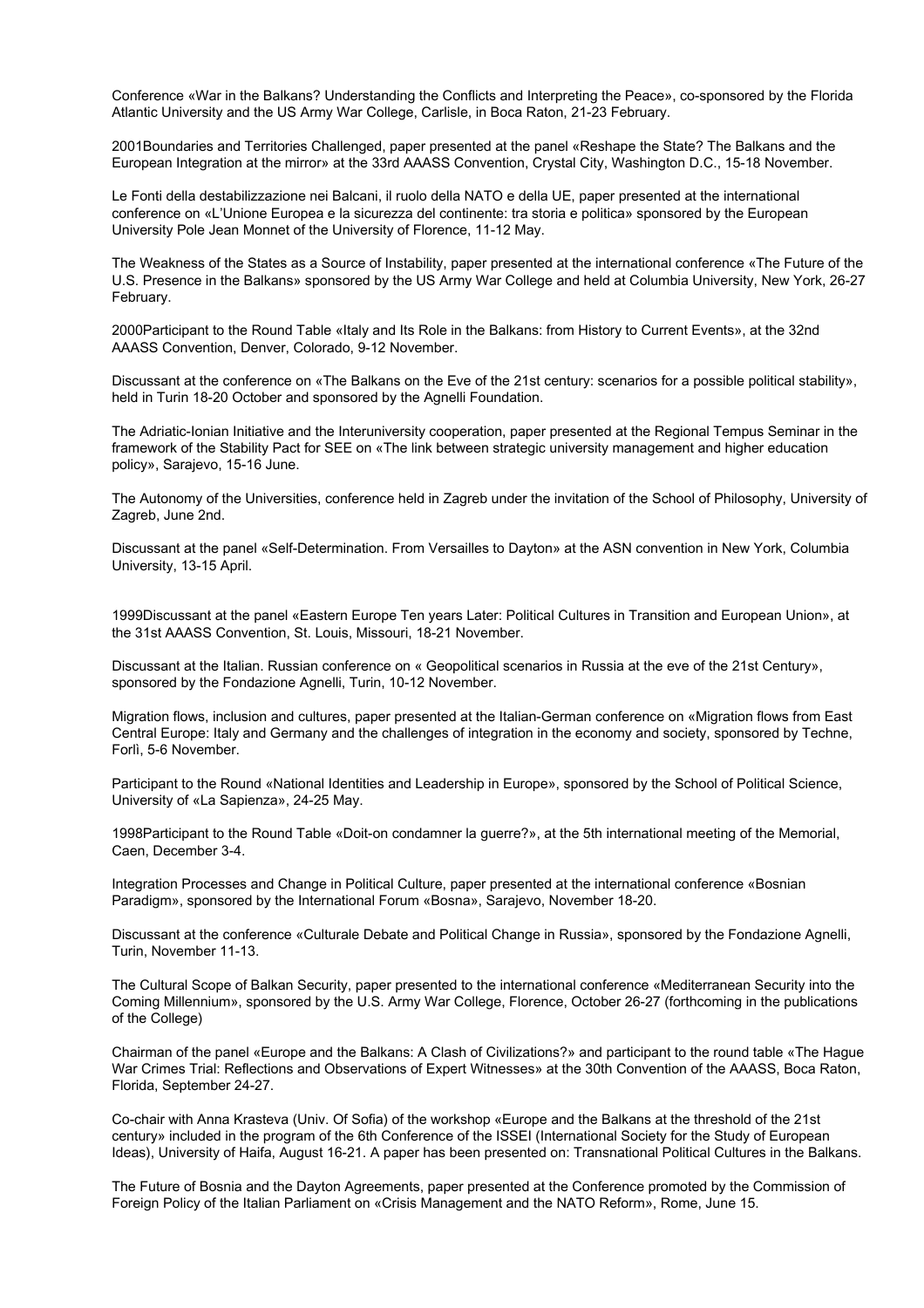1997Les Balkans d'aujourd'hui face à l'Europe: problèmes et enjeux, paper presented at the international conference «Les Balkans en Europe 1918-1996» promoted by the University of Geneva, November 28-29.

The Changing Notion of Self-Determination. Global Repercussion for the International Community, paper presented at the international conference «From Wilson to Bosnia. Democracy, European Dictatorships and Self-Determination: The Historical Legacy of the 21st Century for Future Political Morality», promoted by the Centro per l'Europa Centro-Orientale e Balcanica in cooperation with the Freie Universitat of Berlino and the Association for the Study of Nationalities, Forlì, 10- 11 October (forthcoming in the book edited by Henry Huttenbach and Francesco Privitera, Longo Editore, Ravenna)

The Domestic Political Situation and the New Terms of the Albanian National Question in the Balkans, paper presented at the international conference «Albania. Breakdown and Reconstruction», promoted by the Centro per l'Europa Centro-Orientale e Balcanica and CeSPI in Bologna, 18-19 July (forthcoming in a Year publication of the Conflict Prevention Measures Program of the European Commission).

Political Culture and Democratization in the Balkans, paper presented at the international conference «Democratization in the Balkans», promoted by the University of Bristol, 16-18 May (forthcoming in the book edited by Geoffrey Pridham and Tom Gallaghan, Routledge, London).

Language and Nation in Eastern Europe. The Implication of Political Philology in Multicultural Societies, paper presented to the conference «Plurilinguism in Europe» sponsored by the Interfaculty Language Center and the High School for Translators of the University of Bologna (Forlì, May 14th) (Forthcoming in Bologna).

1996The Idea of State in the Post-Communist Balkan Societies, paper presented at the International Conference «Europe and the Balkans: How They View Each Other» (Bologna, December 5-7), at the end of a 3-years research project supported by the European Union (HCM program)

Discussant at the Report Presentation «From Plan to Market. World Development Report 1996», The World Bank and Nomisma (Bologna, June, 27).

Relations between East European Countries: the Balkan Federation, paper presented at the International Conference «The Failure of Peace in Europe 1943-1948», University of Florence, Florence, June 13-15 (forthcoming in London).

1995Politics in the Bosnian Federation and the Serbian Republic, Comment at the panel discussion organized in the framework of the American Association for the Advancement of Slavic Studies (Washington DC, October, 25-29).

Chairman at the Conference on «Democratic Problems and Ethnic Relations in Serbia/FRY», co-sponsored by the Project on Ethnic Relations-Princeton, The Democratic Center of Belgrade, The Soros Fond of Belgrade and the International Network Europe and the Balkans (Belgrade – 23rd-24th)

Economics, Culture and Democracy-Building: In Search of New Approach to the Development and Integration of the Balkans in Europe (Paris – June, 7th-9th), paper presented at the Conference on «Balkans et Sud-Est Européen. Quel avenir pour la region?» organized by Conséil Économique et Social de France and Peace and Crisis Management Foundation.

Interculturality and the Teaching of History in the Balkans, contribution to the Conference on «The Balkans – Ethnic and Cultural Crossroads: Educational and Cultural Problems», co-sponsored by the Council of Europe and the International Center for Minority Studies and Intercultural Relations (Sofia – May 28th).

Human Rights and the Problem of Minorities in the Balkans. Comment at the Conference on «Greek Foreign Policy Today», organized by Eliamep, The Johns Hopkins University-Bologna Centre and the Europe and the Balkans International Network (Bologna, February 17th).

1994The Idea of State and Balkans Challenge to Europe (London – September, 21st-23rd), paper presented at the Conference on «Semantics and Security: the Meanings of the Balkans», organized by the School of Slavonic and East European Studies and the Centre for Defence Studies of the King's College (forthcoming in London).

The Idea of State and the Geo-Political Re-Organization of the Balkans (Bologna – March, 15th) at the Johns Hopkins University, Bologna Center.

1992Ethnicity and the European Integration Processes, Comment at the International Conference on «Greater Europe. International Research Project» promoted by the Gorbacëv Foundation (Moscow, December 10-12).

Scientific Director and Chairman of the International Conference on «East Central Europe between Past and Future (Greater Europe and the Nationalisms in Eastern Europe)», organized by the University of Bologna – May, 7th-9th.

1991Post Communism in the Balkans and the Italian Perception, conference held at the Department of Economics of the